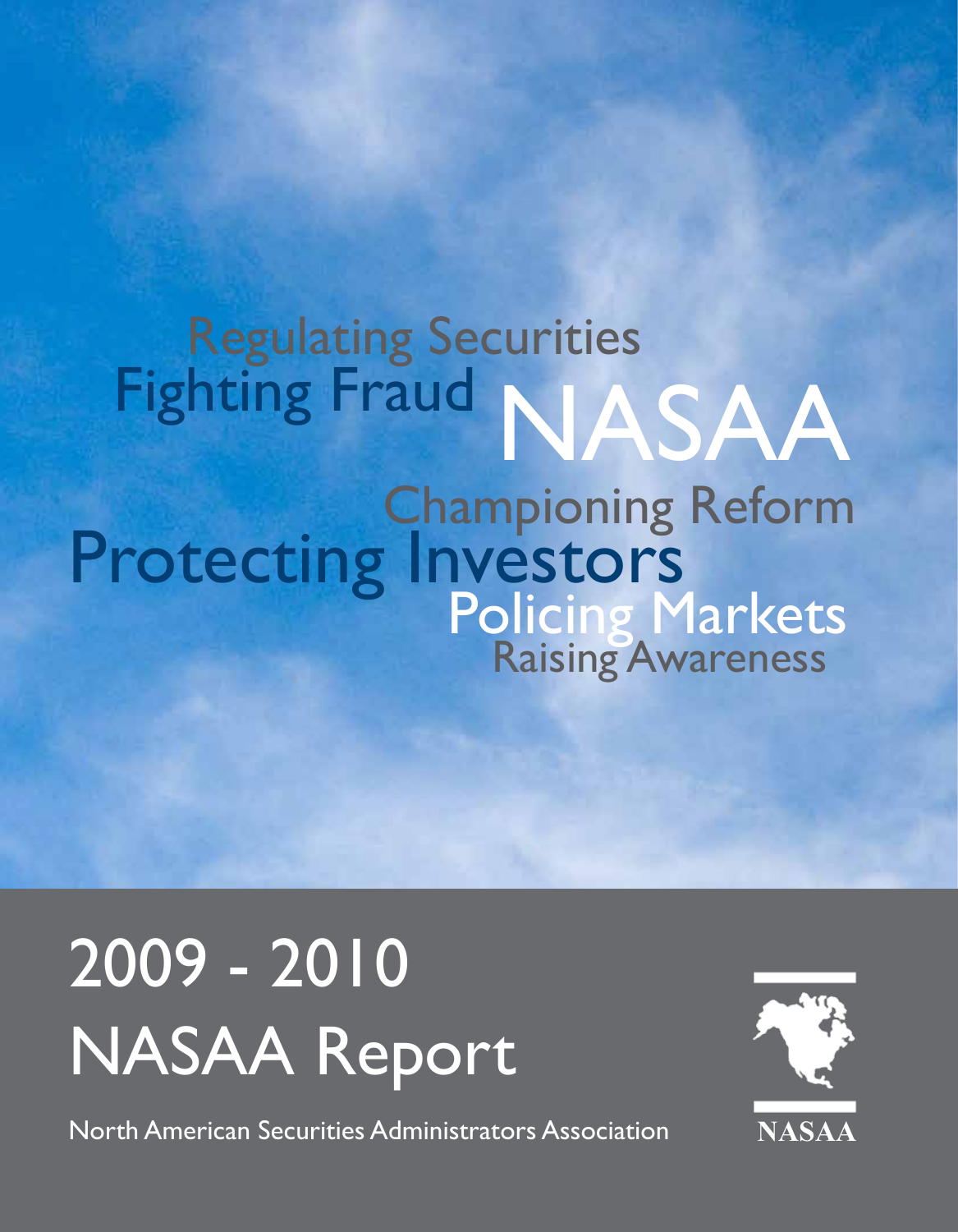*State securities regulations are governed under "blue sky" law. Kansas adopted the first modern state blue sky law in 1911. The term refers to speculative schemes that, in the words of a judge of the period, had no more substance than so many feet of "blue sky."* 

# About NASAA

 State and provincial securities regulators have been protecting investors from fraud and abusive sales practices since the passage of the first "blue sky" law in Kansas in 1911 and in Canada in 1912. In the United States, state securities regulation preceded federal securities laws, including the creation of the Securities and Exchange Commission (SEC) and the Financial Industry Regulatory Authority (FINRA), formerly the NASD.

 Organized in 1919, the North American Securities Administrators Association (NASAA) is the oldest international organization devoted to investor protection. NASAA is a voluntary association with a membership consisting of securities administrators in the 50 states, the District of Columbia, Puerto Rico, the U.S. Virgin Islands, Canada and Mexico.

 As the preeminent organization of securities regulators, NASAA is committed to protecting investors from fraud and abuse, educating investors, supporting capital formation, and helping ensure the integrity and efficiency of financial markets.

 NASAA represents and serves its members through advocacy, education, subject-matter expertise, communication and coordination. NASAA values investor protection, education, respect for diverse views, building consensus, being proactive, and active participation by all members of the organization. NASAA has a long history of advocating for federal and state legislation, rule making and coordinated enforcement actions that advance the goal of protecting investors.

NASAA Report 2009-2010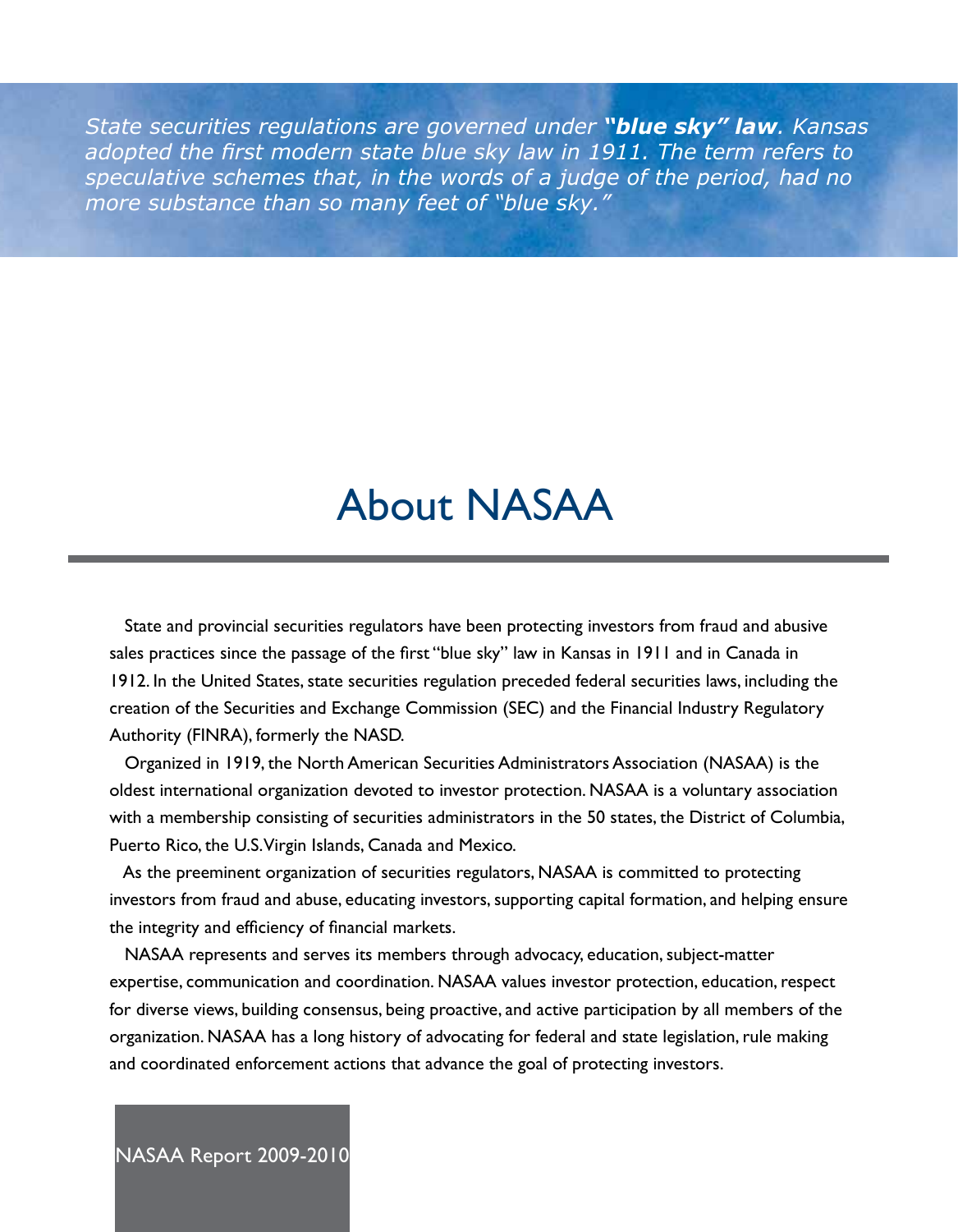# **Contents**

## Regulating Securities & Protecting Investors

4 ... Leadership Letter

6 ... A Strong Decade for NASAA Members

16 ... NASAA Overview *Government Affairs Legal & Regulatory Affairs Communications & Investor Education Conferences & Events*

## Championing Reform & Policing Markets

- 8 ... Increasing State Jurisdiction 10 ... Expanding Fiduciary Duty
- 9 ... Uncovering the Causes of the Crisis II ... **Reversing Regulatory Preemption**

## Fighting Fraud & Raising Awareness

**Protecting Senior Investors** *Free Lunch Monitor Program World Elder Abuse Awareness Day Medical Professional Outreach* 12 ... Restoring Rights to Private Actions 14 13 ... Workplace Outreach

# Section Reports & NASAA Lists

23 ... Broker-Dealer Corporation Finance Enforcement Investment Adviser Investor Education

28 ... Board of Directors Board Committees Awards **Staff** 

NASAA Report 2009-2010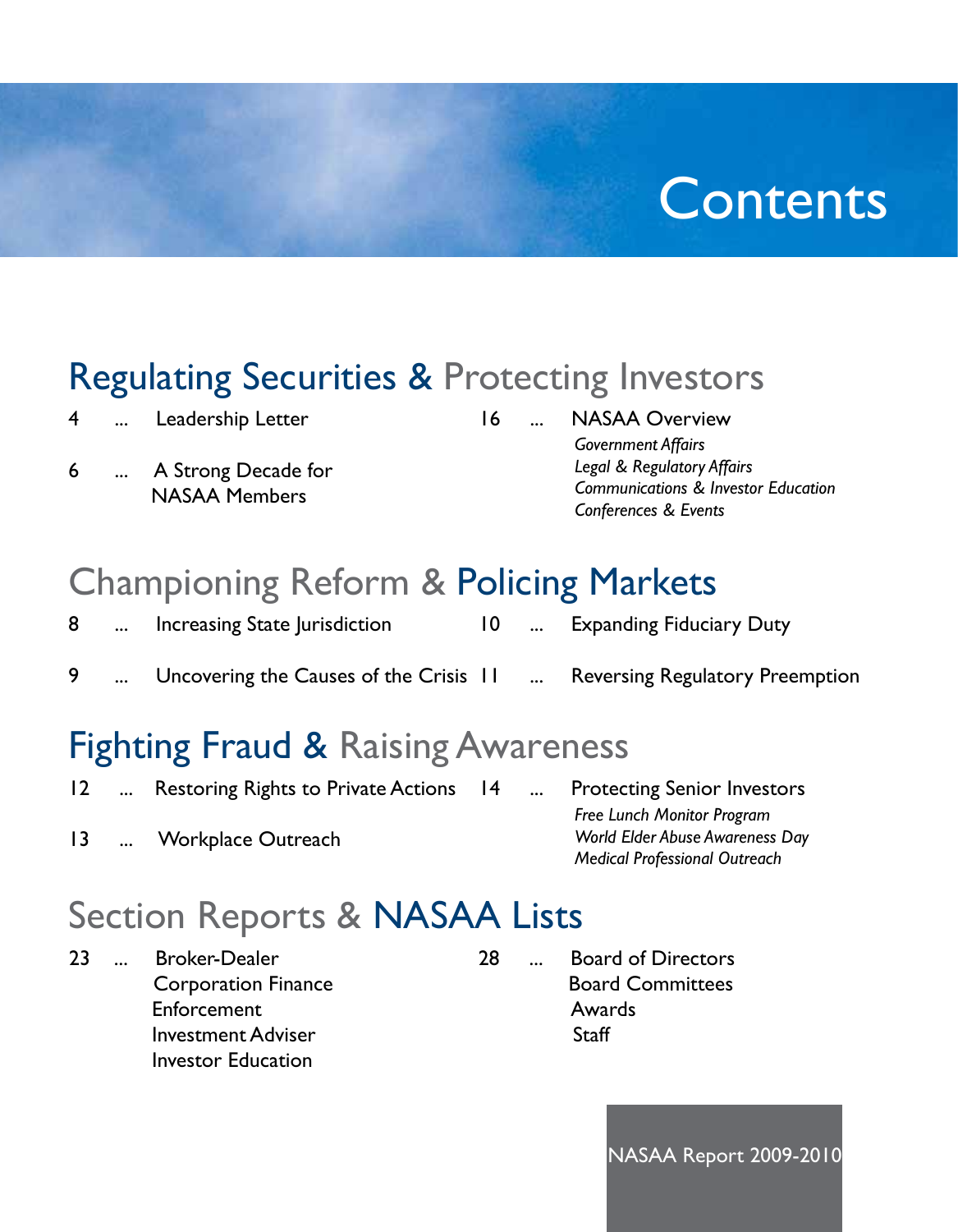# Leadership Letter

 As career public servants, NASAA members believe that regulation is the proper province of government. NASAA members are all true believers in the demonstrated power of state and provincial securities regulators to protect our citizens from fraud and abuse. It is this unshakeable belief in the importance of our mission that drives our success.

 The one positive outcome of the worldwide economic collapse is a renewed commitment to strong, effective financial regulation. Years of deregulation at the federal level have left a legacy of failure to properly scrutinize the financial industry, a regulatory lapse personified by the now infamous Bernie Madoff. Virtually all developed countries are reforming their systems of financial regulation that permitted unbridled risk-taking and large-scale financial fraud.

 While the economic crisis was the result of many failures, NASAA is very proud to say that a failure of state securities regulation was not one of them. Through the years, states have been the undisputed leaders in criminal prosecutions of securities violators because we believe in serious jail time for securities-related crimes.

We have successfully exposed and addressed the

profound conflicts of interest among Wall Street stock analysts by requiring changed behavior. We led all regulators on late trading and market timing in mutual funds. We address on a daily basis abusive sales practices targeting vulnerable senior investors.

We continue to lead the effort to ensure that investors receive redemptions for their frozen auction rate securities that were marketed as safe and liquid investments, an effort that already has resulted in the largest return of funds to investors in history. In the last few years, it has been state and provincial securities regulators who have been at the forefront of investor protection. Our record demonstrates clearly that we have the will and ability to regulate.

 State securities regulators are committed to influencing the direction of financial regulatory reform so that it works for, not against, investors. In the coming months, we will focus on several areas of investment adviser regulation that cry out for change.

 NASAA has long called upon Congress to extend the fiduciary duty standard to all financial professionals who give investment advice regarding securities. Currently, investment advisers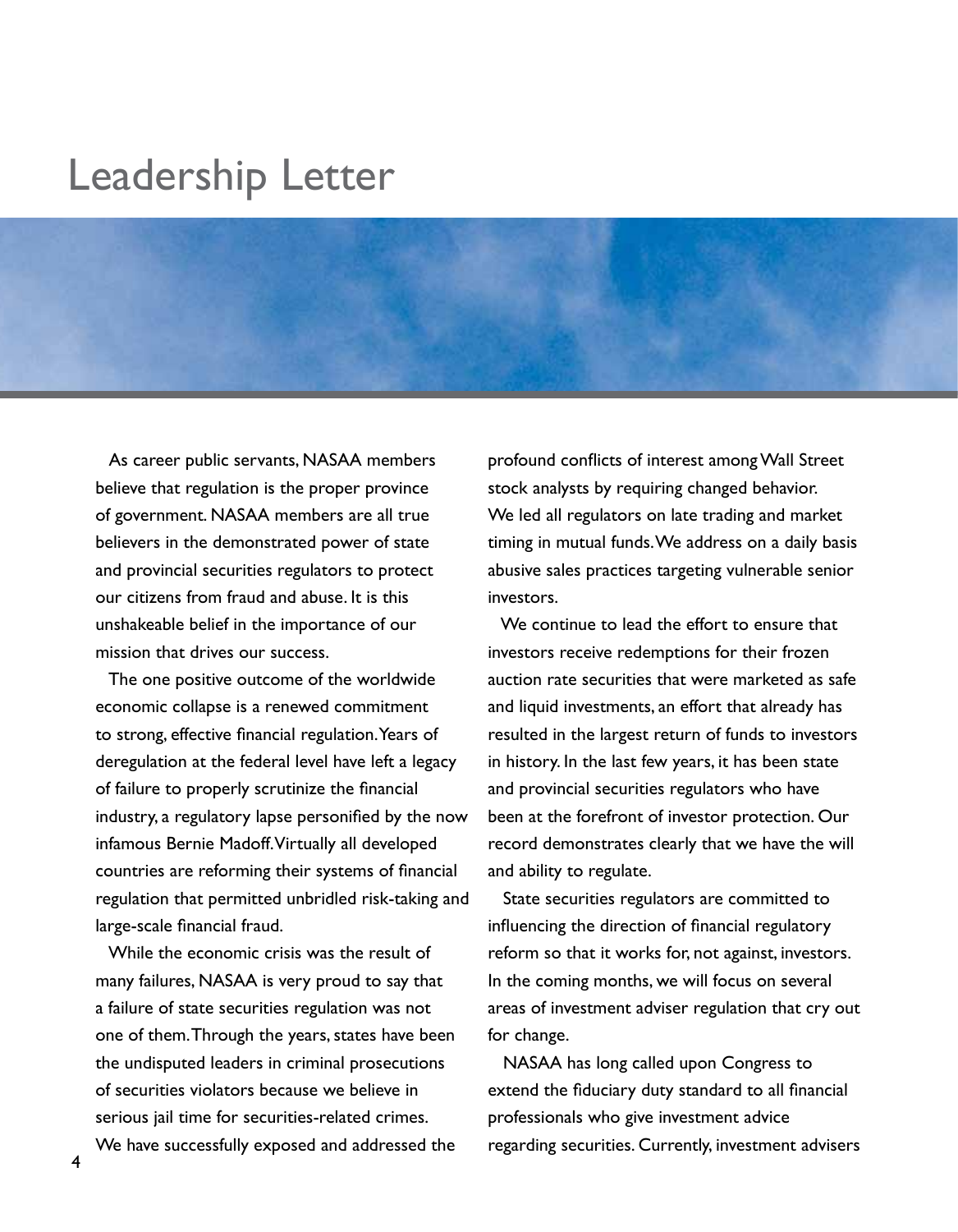

have this duty but broker-dealers do not. What is fiduciary duty? It is simply the duty to put the client's interest first. Differing standards of care create confusion and distrust and do not serve the best interests of investors.

 State securities regulators also urge Congress to increase the number of investment advisory firms under our jurisdiction. States have an efficient and effective system in place for the regulation of investment advisers, and we are developing systems to better deploy our resources should we take on greater regulatory responsibilities.

 Another area of concern is mandatory, industry-run arbitration for investors. Investors should have the right to choose litigation or independent arbitration as the forum for resolving disputes with their financial services firms.

 As the debate over regulatory reform gathers steam in Congress, so too have efforts by powerful interests in the financial services industry to delay, derail and distort the regulatory changes to the status quo that are necessary to strengthen investor protection. But business as usual doesn't work anymore. Nor does regulation as usual.

 Along with securing meaningful regulatory reform, state securities regulators are dedicated to investor education. We strongly believe that investors need access to free, unbiased financial information to make informed decisions for the good of their personal financial security and the greater economy.

 The NASAA leadership is looking forward to furthering our association's efforts to make 2010 a seminal year for investor protection.

David Massey *North Carolina Deputy Securities Commissioner NASAA President 20010-2011*

Lenise Voigt Crowford

Denise Voigt Crawford *Texas Securities Commissioner NASAA President 2009-2010*

Fred 2 grand

Fred Joseph *Colorado Securities Commissioner NASAA President 2008-2009*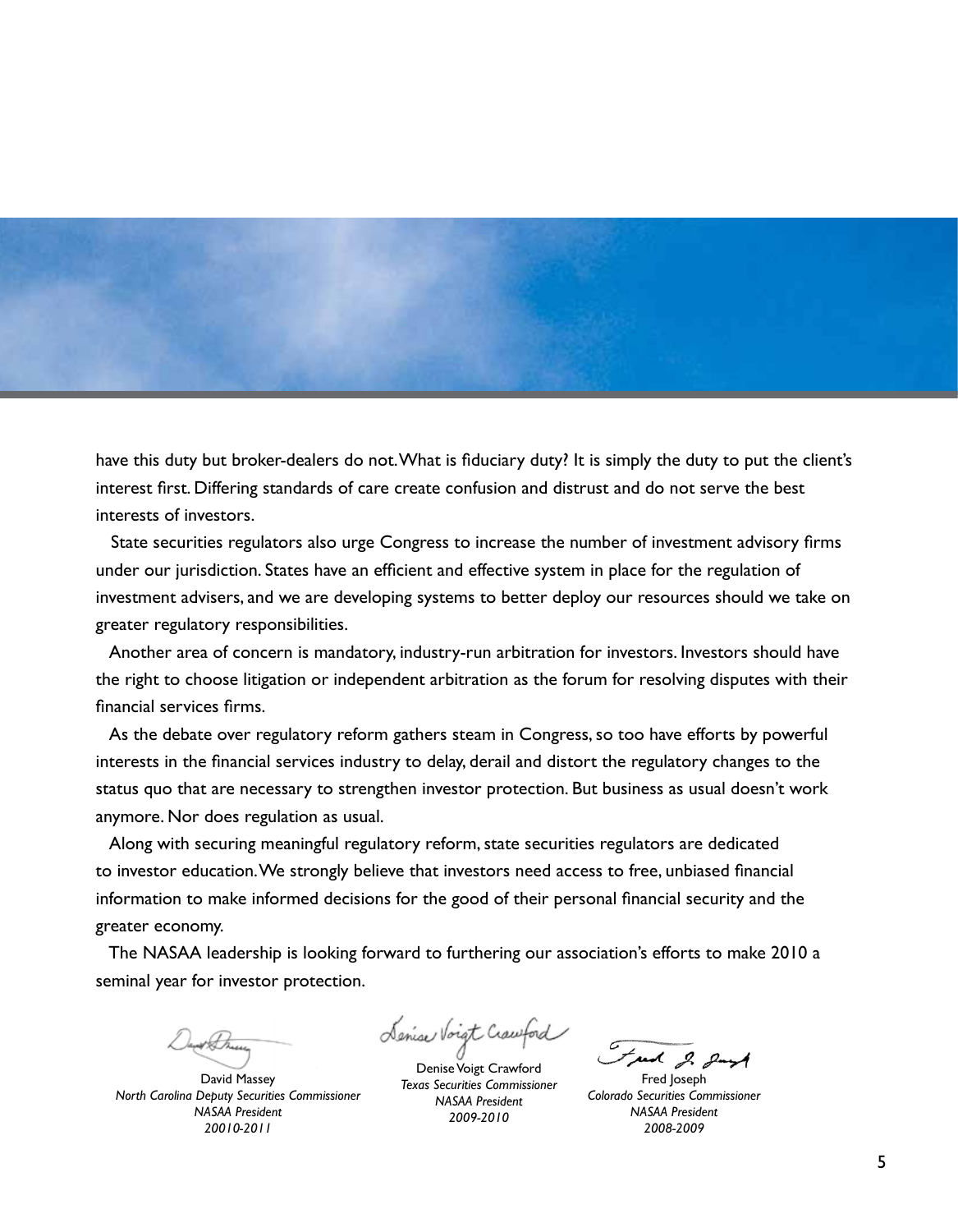**2000**

# A Strong Decade for NASAA Members

**For nearly a century, state securities regulators have tirelessly pursued those who commit securities fraud, from the con artist operating a local Ponzi scheme to the Wall Street brokerage engaged in dishonest practices at the national level.** 

*2000 State securities regulators and SEC join forces in nationwide sweep to fight the fraudulent sale of promissory notes to investors.*

*2001 States launch national crackdown on fraudulent pay telephone schemes.*

*2002 States investigate conflicts of interest between investment advisers and major Wall Street firms.*

*2003 States uncover widespread illegal trading schemes in the mutual fund industry.*

> *2003 States launch initiative to protect seniors from investment fraud.*

 NASAA members are proud of the long history of strong, effective state and provincial securities regulation. The role of state securities regulators has become increasingly important as growing numbers of Main Street investors rely on Wall Street to build financial security.

 In the last ten years alone, state and provincial securities regulators have proven time and again their will and ability to regulate in the best interests of investors.

 NASAA members remain dedicated to the mission of investor protection and will continue to serve as the first responders to cases of fraud and abuse in the securities marketplace.

 For a look at some of the highlights in the past decade of state securities regulation, follow the timeline to pages 8 and 9.

> *2004 NASAA focuses national attention on securities arbitration and mutual fund 12b-1 fees.*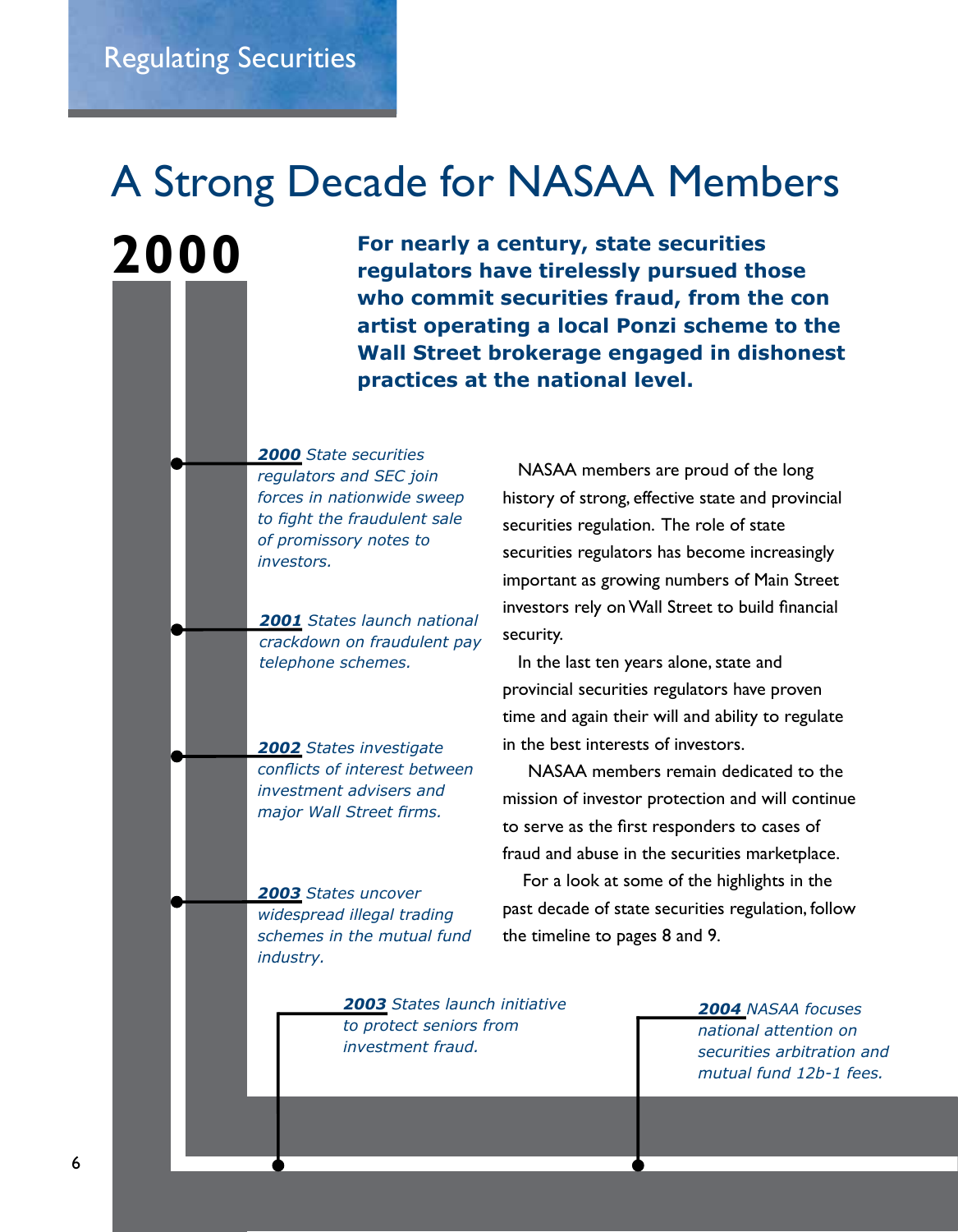# \$61 Billion Returned to By the Numbers<br>Auction Rate Investors Foforcement Statistic

 Since the collapse of the auction rate securities market in February 2008, the collaborative efforts of state securities regulators have resulted in the largest repayment to investors in the history of capital markets. NASAA's Auction Rate Task Force has reached settlements with 13 Wall Street firms to buy back more than \$61 billion in frozen auction rate securities from investors who had been told these investments were as safe and liquid as cash. Suits have been filed against three additional firms.

 NASAA President Denise Voigt Crawford attributed the success of the auction rate securities settlements to state securities regulators' accessibility and accountability to investors. "State securities regulators began receiving complaints from local investors in early 2008, and we were quick, innovative and aggressive in our response," she said.

 Many auction rate investors were middleclass, Main Street Americans. Issuers and underwriters lowered the minimum investment to \$25,000 in the 1990s, opening up the market to individuals, charities and small businesses.

*Enforcement Statistics Show NASAA Members Lead the Fight Against Investment Fraud*

> Enforcement Actions **8,365**

Monetary Fines & Penalties **\$178 million**

Money Ordered Returned to Investors **\$1.8 billion**

> Years of Incarceration **Sentenced 2,764**

#### *Notes*

**(Three Year Aggregate)** *The data reflected are for the 2004/2005, 2005/2006, and 2006/2007 reporting periods. Data for the 2004/2005 reporting period reflects either calendar year 2005 or most recent fiscal year, July 1, 2004 through June 30, 2005. Totals are based on responses from 42 of 53 jurisdictions. Data for the 2005/2006 reporting period reflects either calendar year 2006 or most recent fiscal year, July 1, 2005 through June 30, 2006. Totals are based on responses from 36 of 53 jurisdictions. Data for the 2006/2007 reporting period reflects either calendar year 2007 or most recent fiscal year, July 1, 2006 through June 30, 2007. Totals are based on responses from 35 of 53 jurisdictions.*

*2004 NASAA directs national spotlight on possible market manipulation through naked short selling activity.*

*2005 States expose widespread fraud against seniors through misleading use of senior designations.*

*2006 NASAA raises concerns about the increasing role of hedge funds in portfolios of pensions and individual investors.*

7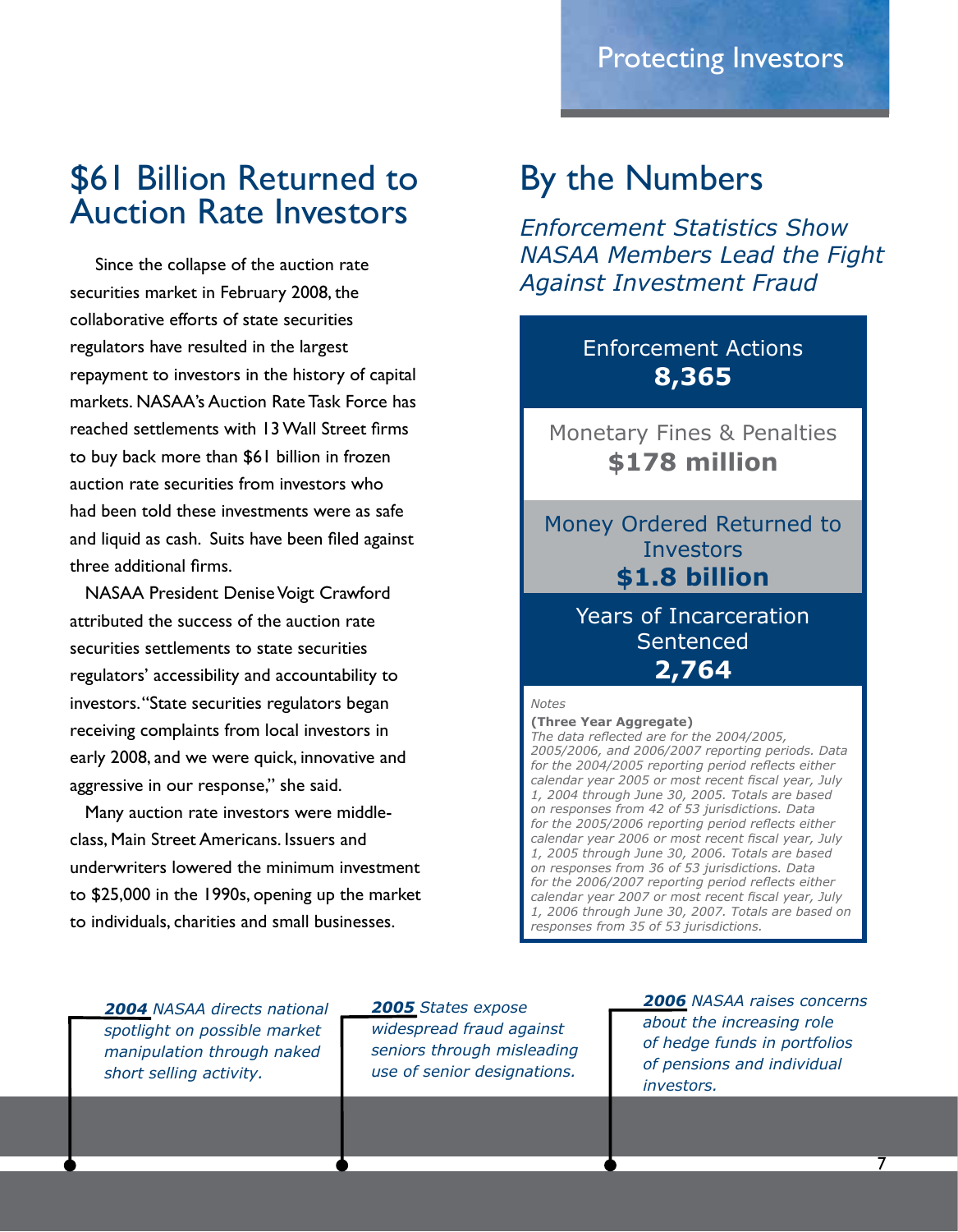# Increasing **State** Regulatory **Authority**

 Monitoring the acitivities of investment advisers is a key investor protection responsibility shared by state and federal securities regulators. The Securities and Exchange Commission's Inspector General's report on the Madoff scandal and the testimony of SEC Chairman Mary Schapiro and other SEC staff before Congress clearly show that the bulk of federally registered investment advisers are examined with insufficient frequency.

 "When examinations are conducted, the SEC has demonstrated a lack of understanding as to the business of these registrants," NASAA President and Texas Securities Commissioner Denise Voigt Crawford said in Oct. 6, 2009, testimony before the House Financial Services Committee. "An 'oversight gap' exists," Crawford warned.

 State securities regulators are prepared and equipped to fill this gap by accepting responsibility for the oversight of investment advisers who have \$100 million or less in assets under management. Currently, investment advisers with assets under \$25 million register with states, while larger firms must register with the SEC.

Raising the threshold of state authority would

reduce the burden on federal regulators, allowing them to concentrate their efforts on the largest advisory firms. While government never has enough resources to do everything, it's clear that states have done a much better job at deploying their limited resources. State securities regulators



*NASAA President and Texas Securities Commissioner Denise Voigt Crawford testifies at a hearing of the House Financial Services Committee on Oct. 6, 2009.*

have developed specialized technology used in investment adviser exams that allow states to run reports and help detect problems earlier.

 Although states already regularly work together on an informal basis to better leverage resources, NASAA has developed a formal memorandum of understanding in which NASAA members agree to assist their sister states with examination staff, expertise and resources if necessary to continue to

*2006 NASAA is joined by SEC in joint national initiative designed to protect seniors from investment fraud and sales of unsuitable securities.*

*2007 NASAA successfully challenges studies that "over-regulation" has harmed competitiveness of U.S. capital markets.*

*2008 NASAA members approve Model Rule on use of senior certifications and professional designations.*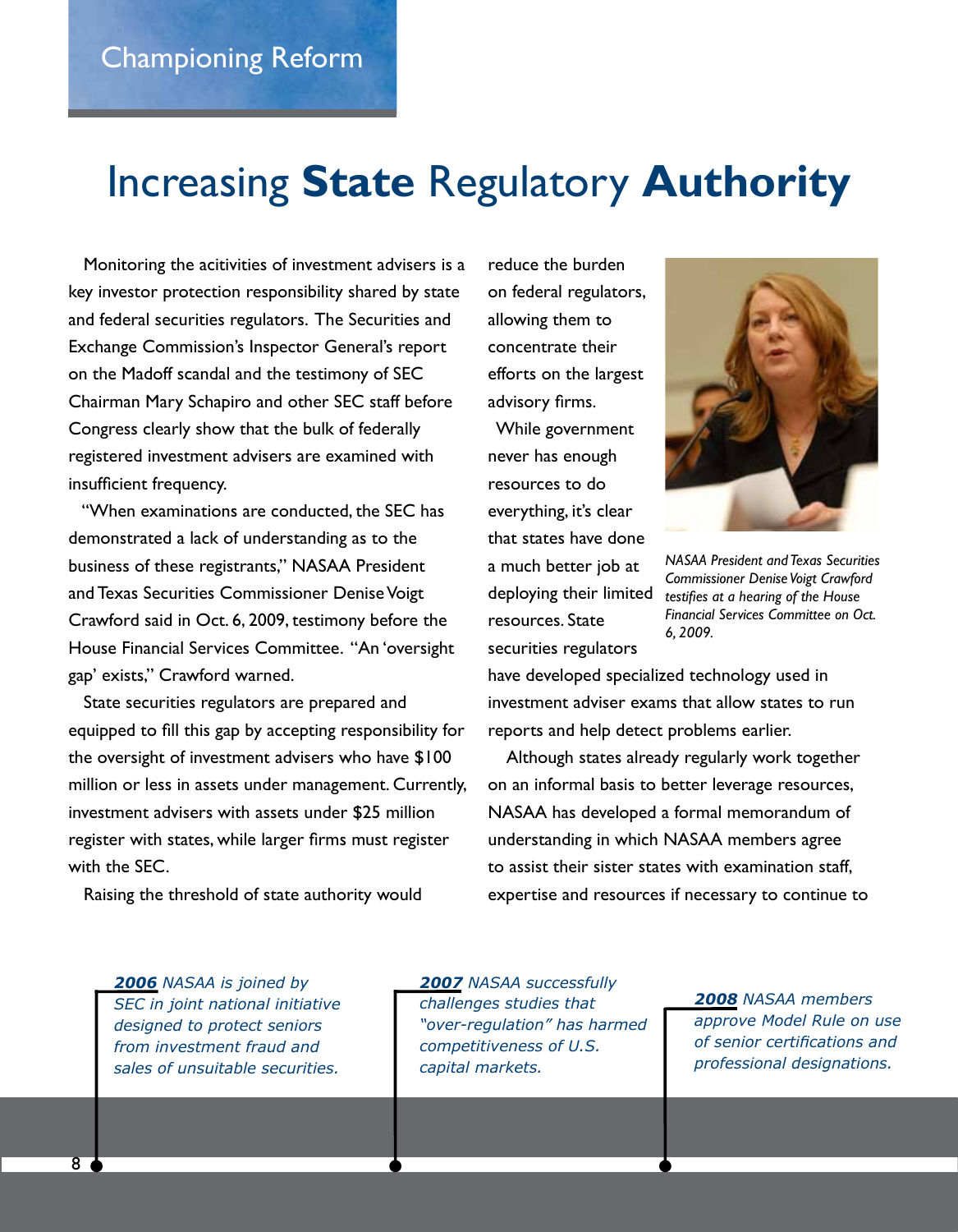Policing Markets

effectively regulate investment adviser firms under the \$100 million AUM threshold.

 Entrusting the states with increased responsibility for investment adviser exams will lead to

demonstrable improvements in the frequency, thoroughness and efficiency of these exams. States have proven to have both the will and the ability to take action to ensure that investors are protected.

## *Uncovering the Causes of the Crisis*

 NASAA President and Texas Securities Commissioner Denise Voigt Crawford went before the Financial Crisis Inquiry Commission on Jan. 14, 2010, to testify that actions by Congress and the courts to preempt the regulatory authority of state securities regulators contributed to the ongoing financial crisis.

"As the regulators closest to

investors, state securities regulators provide an indispensable layer of protection for Main Street investors," Crawford told the bipartisan panel charged with identifying the causes of the crisis. "Our presence did not contribute to the crisis; rather, the fact that our regulatory and enforcement roles had been eroded was a significant factor in the severity of the financial meltdown."

Crawford urged the commission to consider how



*NASAA President Denise Voigt Crawford testifies before the Financial Crisis Inquiry Commission on Jan. 14, 2010.* 

the aggressive investor protection role of state securities regulators may be expanded through the restoration of regulatory authority that was preempted by the National Securities Markets Improvement Act of 1996 (NSMIA).

 "Deregulation is no longer the presumptive policy prescription; indeed today, the sense is that

the current crisis was deepened by excessive deregulation," Crawford said. "Similarly, the naiveté behind the view that markets are always selfcorrecting now seems apparent. But clearly, reliance by the investing public on federal securities regulators, self-regulatory organizations (SROs) and 'gatekeepers' in the years preceding the crisis (and in its very midst) to detect and prevent even the most egregious of frauds and deceit was equally naïve."

*2008 States launch investigations into the frozen auction rate securities market, returning more than* 

*\$61 billion to investors.*

*2009 NASAA applauds President Obama's directive affirming the value of state regulatory authority and urges Congress to resist pressure to weaken investor protections in reform proposals.*

**2010**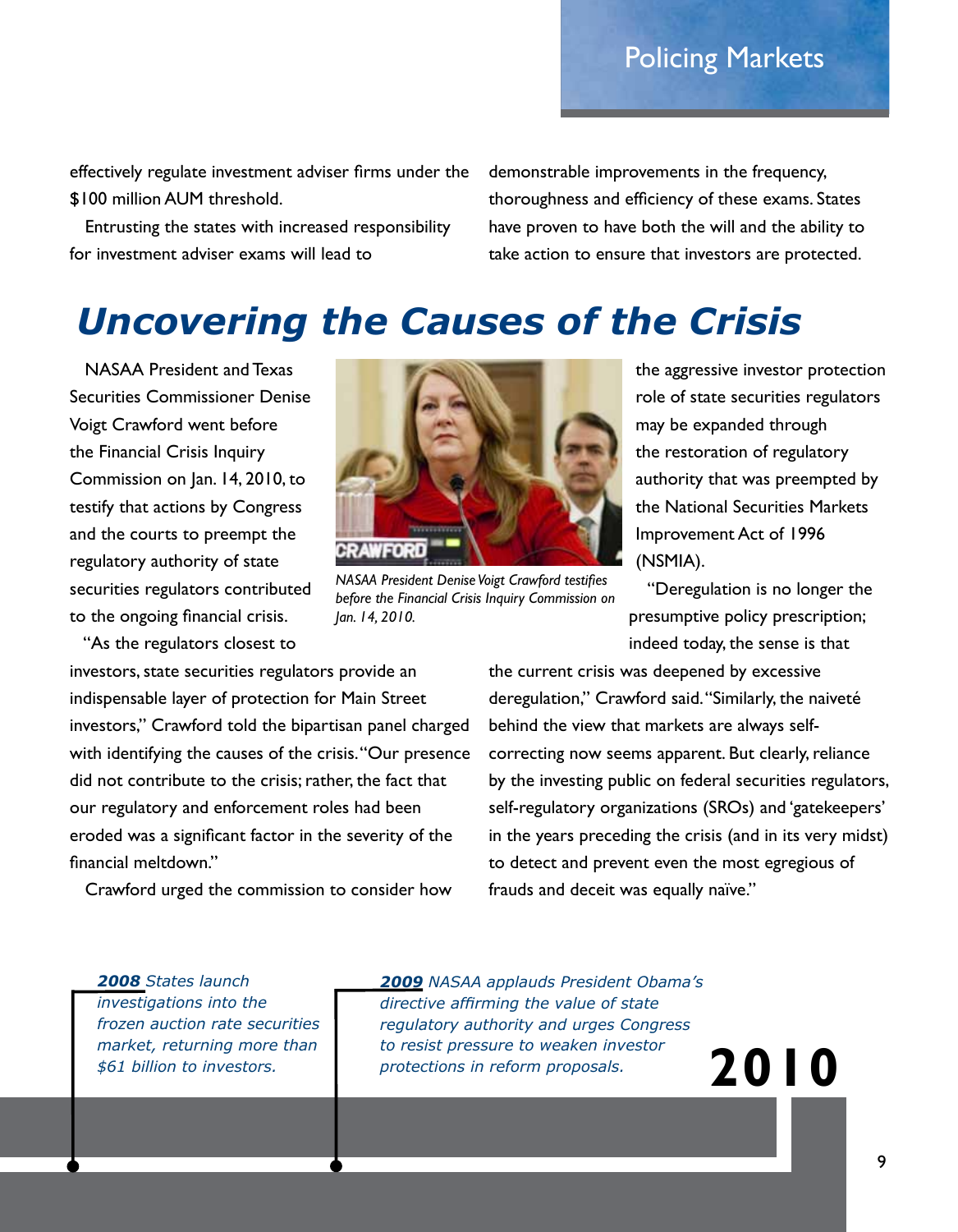# The **Highest** Standard of Care

Ì

 *State securities regulators believe that when Main Street investors seek the advice of financial professionals to help them manage their investments, they should be able to trust that those professionals are held to the highest possible standard of care.* 

#### **Fiduciary Duty**

 NASAA has long advocated that all investment professionals who offer investment advice should be subject to the fiduciary duty standard that currently applies to investment advisers under the Investment Advisers Act of 1940. This fiduciary duty is the highest standard of care under the law. It simply requires investment advisers to put the interests of their clients first when recommending investments.

 Currently, customers of brokers and investment advisers are treated differently, which can be a source of dangerous confusion for investors.

 While investment advisers must meet the strict fiduciary standard, broker-dealers who offer investment advice must only ensure that their suggestions are "suitable," not necessarily best, for their clients.

 Investment advisers are also required by law to provide up-front disclosures about their qualifications and services and how they are compensated for those services, any possible conflicts of interest and whether they have a record of disciplinary actions against them.

Broker-dealers, on the other hand, are held to a

lesser standard that calls for them only to know their clients' financial situation well enough to recommend investments that are suitable to their needs. Brokers are not subject to the same up-front disclosures as investment advisers.

 NASAA believes Congress should ensure that brokers and others who offer investment advice meet the same high standards as other investment advisers. For too long, a regulatory gap has exposed investors to unscrupulous and harmful sales practices by salesmen posing as advisers.

#### **Fiduciaries put the interests of their clients first when offering investment advice.**

Brokers have been free to market themselves as trusted advisers and offer extensive advisory services without having to live up to the investment adviser fiduciary duty standard appropriate to that role. As a result, many investors do not know the difference between the responsibilities of an investment adviser and a broker. Congress should address this problem by eliminating the legislative loophole that has allowed that dual standard to persist.

 The securities industry has pushed for defining a watered down "federal fiduciary standard" that would weaken investor protection. Others have called for further study of the issue, an unwarranted and dangerous delay for investors. Investors, especially seniors, do not need a study. They need help now.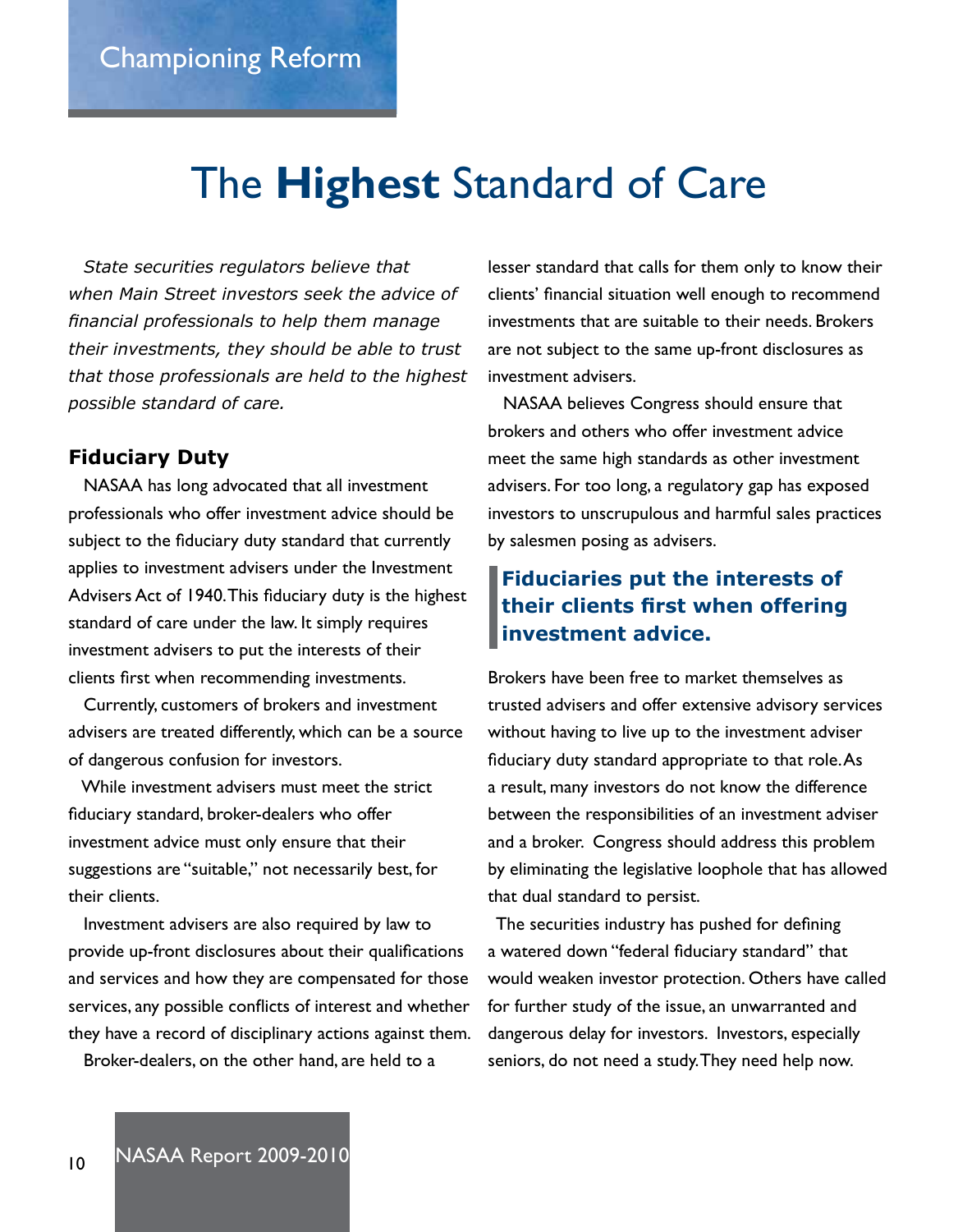# **Reversing** Regulatory **Preemption**

 States have campaigned vigorously to reverse the trend of state preemption by the federal government. In May 2009, the Obama administration issued a directive setting legal limits on regulatory preemption. NASAA commended the president for affirming the vital role that state regulators play in protecting American investors.

 "We sincerely appreciate your recognition that states have frequently been more aggressive than the national government in protecting the public's interest," Colorado Securities Commissioner Fred Joseph, then NASAA's president, wrote in a letter to President Obama. "You have sent a strong signal that our nation's citizens are served best when the statefederal partnership works harmoniously and with

mutual respect."

 NASAA members enjoy a unique proximity to investors and to the industry participants within their state borders. As a result, state securities regulators are often the first to investigate and uncover our nation's latest and most damaging frauds.

 Over a number of years, Congress and previous administrations have repeatedly sought to preempt state regulation. For example, in 1996, Congress passed the National Securities Markets Improvement Act (NSMIA), which dramatically curtailed the authority of state securities regulators to oversee many aspects of the securities markets, including private offerings under Regulation D Rule 506.

### *Restoring State Oversight of Reg D Rule 506 Offerings*

 In a wave of misguided state preemption in the late 1990s, Congress prohibited states from subjecting Regulation D Rule 506 private offerings to regulatory review. These offerings also are federally exempted, so they receive virtually no regulatory pre-screening - even where the promoters or brokers have a criminal or disciplinary history. As a result, Rule 506 offerings have become a favorite vehicle for fraud.

 In essence, the private offering provisions of Rule 506 are being used by unscrupulous promoters to evade review and fly under the radar of justice.

Although Congress preserved the states' authority

to take enforcement actions for fraud in the offer and sale of all covered securities, including Rule 506 offerings, this power is no substitute for a state's ability to scrutinize offerings for signs of potential abuse and to ensure that disclosure is adequate *before* harm is done to investors.

 In the years since NSMIA's enactment, investors have been exposed to far more risk in private placement offerings than Congress likely intended. These investors need protection, which is why state securities regulators urge Congress to return to the states the full authority to review private placement offerings made under SEC Rule 506 of Regulation D.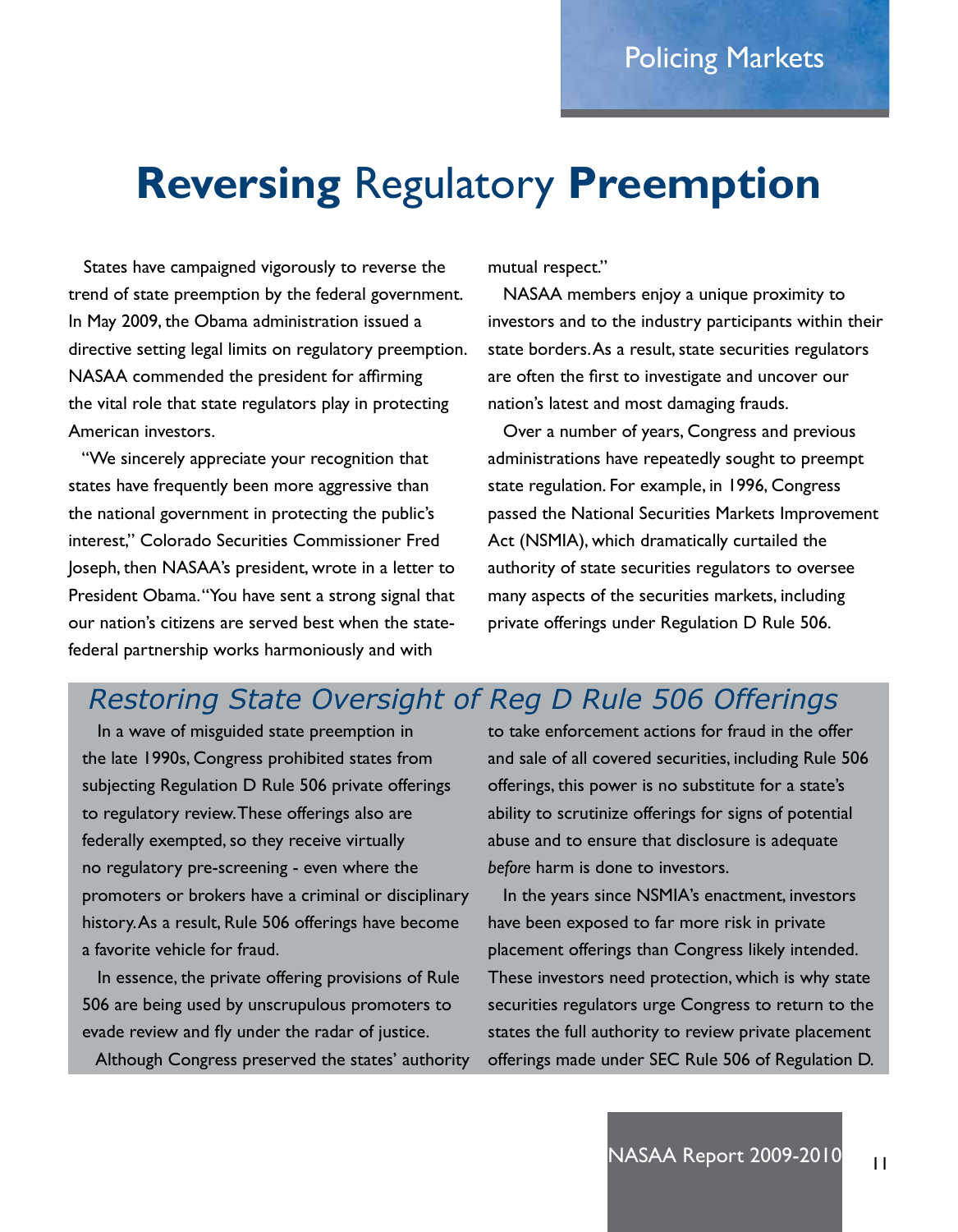# Investor Rights

### *Wronged investors deserve access to civil courts*

 *The massive Bernie Madoff Ponzi scheme unveiled just how damaging for investors the misconduct of investment advisers and related professionals can be. Removing excessive restrictions on access to the courts would not only provide more fair and just compensation for victims of fraud, it also would restore a powerful deterrent against fraud and abuse: the threat of civil liability.* 

#### **Mandatory Pre-Dispute Arbitration**

NASAA has taken a strong stance against mandatory pre-dispute arbitration clauses in brokerage contracts. The process is inherently unfair to investors, NASAA told Congress in a Sept. 15, 2009, written statement to the House Commercial and Administrative Law Subcommittee in support of the "Arbitration Fairness Act of 2009."

 Investors currently are forced to resolve their disputes with their brokers in an industry-run forum with at least one industry member hearing the case.

 In addition to the advantage of a friendly forum, brokerage firms also have significantly more resources to fight investor claims and much more experience navigating the arbitration process.

 NASAA has urged Congress to allow investors the option of litigating in a civil court or an independent arbitration forum. A meaningful choice of venue to air investors' claims would go a long way toward

bringing balance to the process and helping victims of misconduct in their attempts to recover their losses.

#### **Aiding and Abetting**

 NASAA has also been vocal in support of restoring investors' right to bring private actions against aiders and abettors of corporate deception and fraud. In testimony on behalf of NASAA before the Senate

Judiciary Committee's Subcommittee on Crime and Drugs, Illinois Securities Department Director Tanya Solov said: "Our laws must send the message to corporate management, as well as their lawyers,

**Our laws must send the message to corporate management, as well as their lawyers, accountants, investment bankers and so-called 'secondary actors,' that they will be held accountable for aiding and abetting in deception and fraud.**

accountants, investment bankers and so-called 'secondary actors,' that they will be held accountable for aiding and abetting in deception and fraud."

 The Senate financial services regulatory reform draft is a positive step toward restoring the ability of defrauded investors to seek damages from all of the entities that substantially participated in the fraud.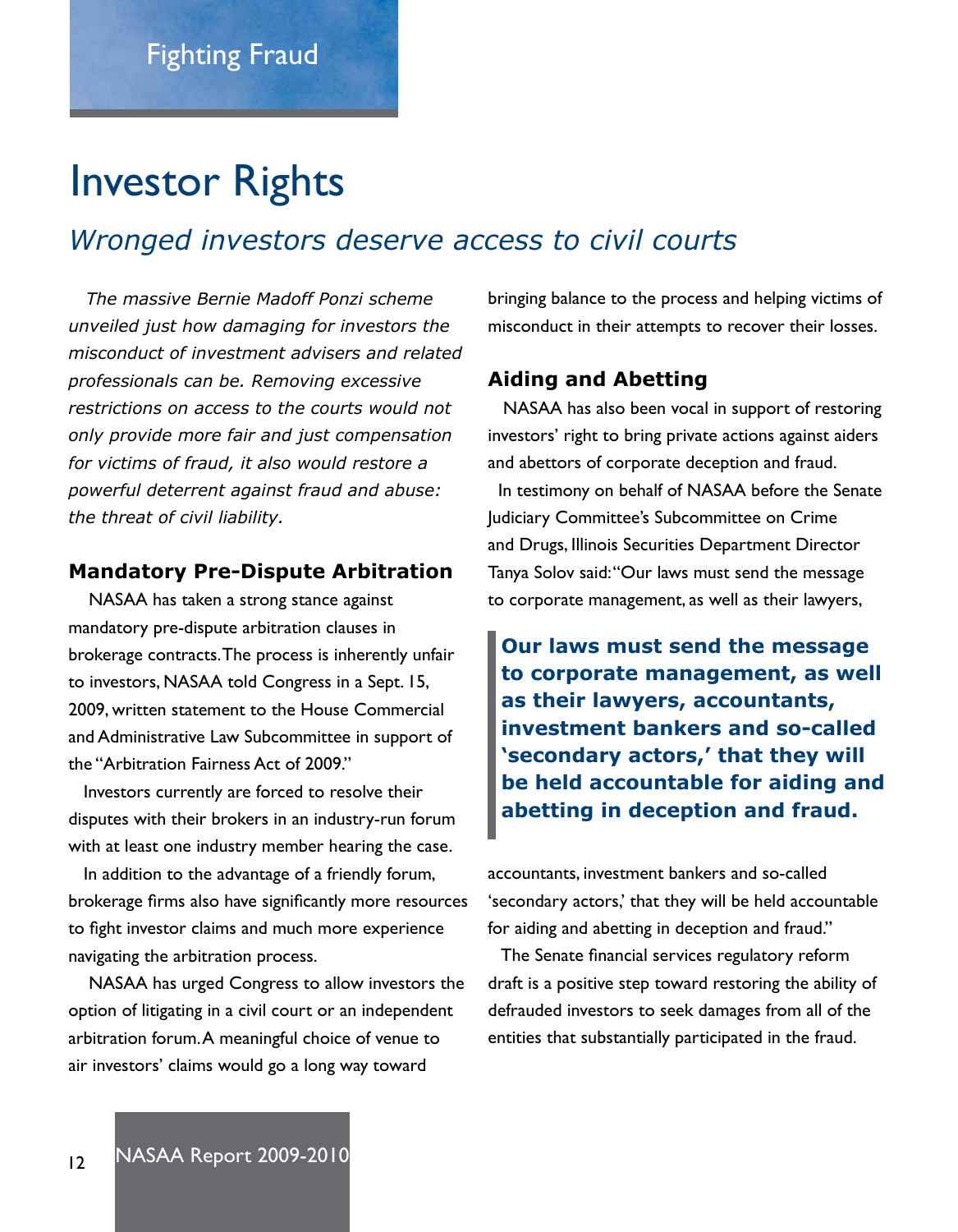# Planning for a Secure **Retirement**

*NASAA Launches Workplace Investor Education Initiatives*

 *Today's workers face the enormous challenge of preparing for their own financial security in retirement. NASAA has developed two initiatives to provide working adults with accurate, unbiased financial information.*

#### **Pre-Retiree Outreach**

State securities regulators have created a new educational toolkit, "Planning Your Retirement With Confidence," to bring investor education to the workplace.

 The initiative was developed primarily to help prepare pre-retirees for the financial challenges they will face in retirement. NASAA recognized and responded to a growing concern that increasing numbers of workers are preparing to retire.

 "With the decline in defined benefit pension plans, the responsibility for financial security in retirement

rests largely on the shoulders of today's workers," said NASAA President and Texas Securities Commissioner Denise Voigt Crawford.

**The responsibility for financial security in retirement rests largely on the shoulders of today's workers.**

"State and provincial securities regulators want to make sure that these workers are provided with accurate and unbiased financial information."

 The toolkit was prepared by the NASAA Investor Education Section's Pre-Retiree Outreach Project

Group to provide investor education coordinators within the NASAA membership with the tools necessary to conduct workplace presentations covering all phases of pre-retirement and retirement.

 The "Planning Your Retirement With Confidence" toolkit was created to complement the information contained in the NASAA Sandwich Generation investor education initiative, which was released last year.

#### **United Against Investment Fraud**

The United Against Investment Fraud (UAIF) outreach program was developed for NASAA members to present investor education materials to members of unions and other types of professional or trade associations.

 Originally created by state securities regulators in Hawaii to reach out locally to working families, the

> the program was revised by NASAA's Affinity and Military Outreach Project Group for use in any jurisdiction. The program offers

important and unbiased

investor education to working families to help them protect their investments, an important goal for many who are struggling to recoup losses to their retirement savings in the wake of the severe economic downturn.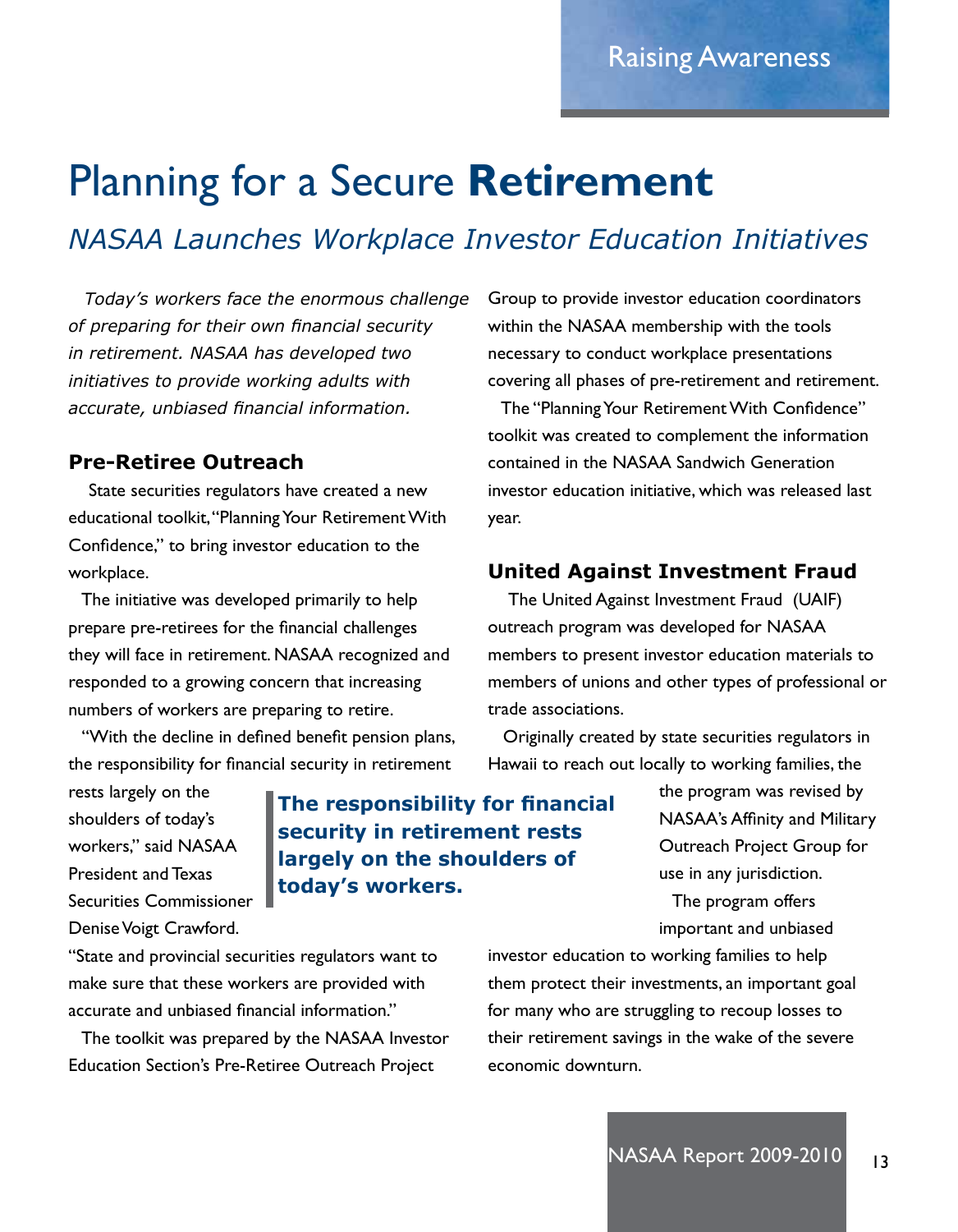# Protecting **Senior** Investors *States build partnerships to fight elder exploitation*

 *Every investor deserves protection, none more so than the growing numbers of seniors who are depending on every dollar of their savings for a financially secure retirement. Because of their age and accumulated wealth, seniors are an attractive target for swindlers. State securities regulators devote significant time and effort to educating senior investors and their caregivers about the red flags of senior investment fraud.*

#### **Free Lunch Monitor**

 NASAA has teamed up with the AARP to warn seniors about the dangers of free lunch seminars. Nearly 6 million Americans age 55 and older have attended a free lunch or dinner in the past three years. These seminars are advertised as an opportunity for seniors to learn about investing in retirement over a free meal. Instead of free, unbiased advice, attendees



of these seminars are often pressured

into purchasing fraudulent or unsuitable financial products.

 To raise public awareness about the possible dangers of free lunch seminars, AARP and NASAA launched the Free Lunch Monitor Checklist program in October 2008. Senior volunteers armed with the

checklist attend free lunch seminars and report their findings to their local state securities regulator.

 In the first year of the Free Lunch Monitor program, NASAA and AARP learned that attendees were consistently promised that products were "low risk" or that they would yield "high rates of return."

 "'Low risk, high reward' is a red flag warning for possible investment fraud," said NASAA President and Texas Securities Commissioner Denise Voigt Crawford. "Defrauding our senior population is unconscionable and protecting senior investors is a top priority of state securities regulators. I encourage all seniors to investigate before they invest in any offer served at a free lunch seminar. State securities regulators offer extensive employment, disciplinary and registration information about those who sell securities or offer investment advice."

#### **Baylor Project**

 For many seniors, their doctors, nurses and other medical caregivers are among their most trusted sources of information. State securities regulators are expanding nationwide a Texas pilot program to educate these medical professionals on how to identify and assist individuals at risk of elder investment fraud due to cognitive impairment.

 With funding from an Investor Protection Trust grant, state securities regulators and the Baylor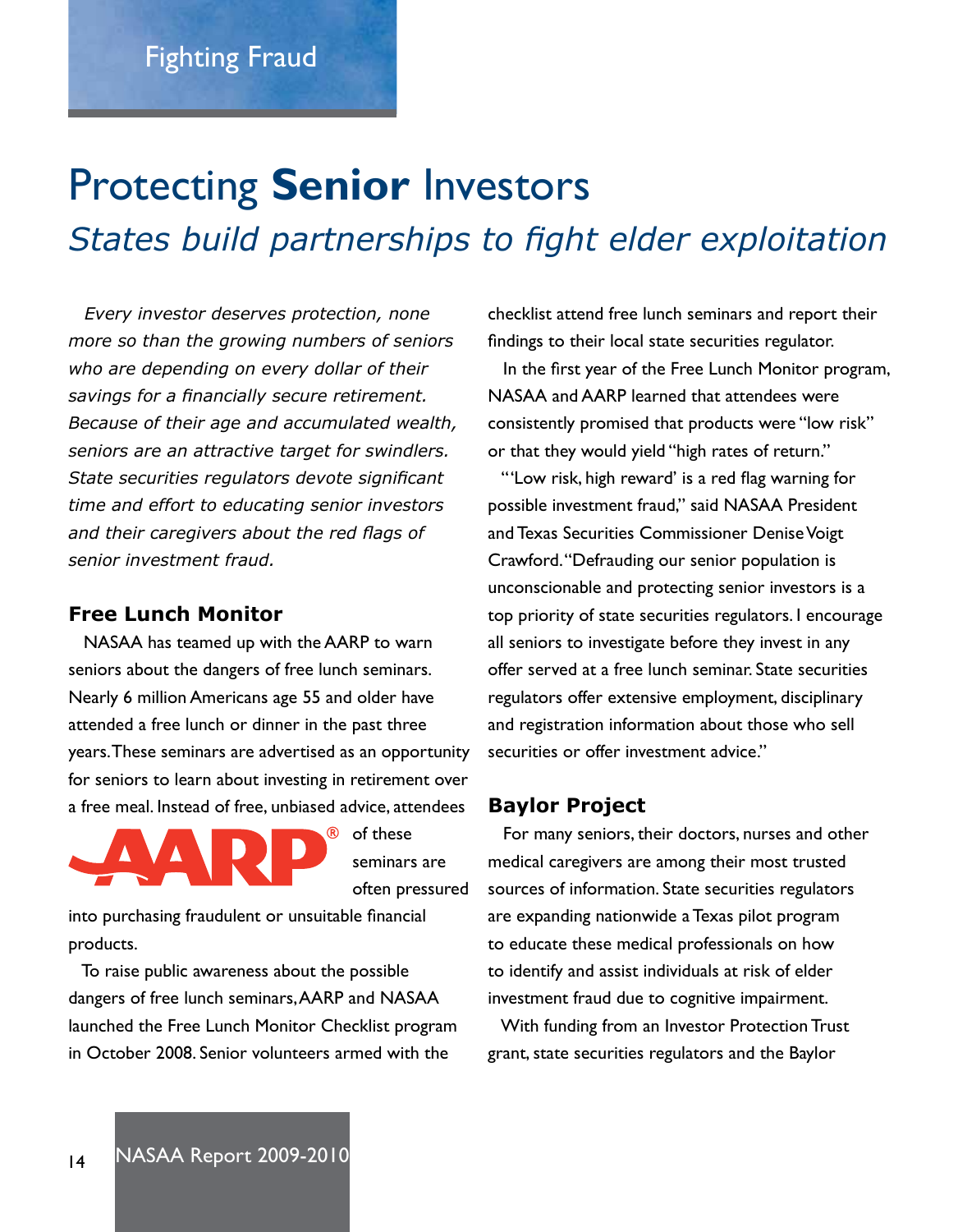### Raising Awareness

College of Medicine developed a guide for clinicians outlining the red flags of elder financial abuse, how to discuss finances with seniors and where to turn if they suspect a senior patient is being financially exploited.

 The success of the Texas Baylor Project has encouraged NASAA to launch a program that NASAA members can implement in their jurisdictions across North America.

#### **Congressional Efforts**

 State securities regulators commended Congress for spotlighting the growing threat of elder financial abuse and taking steps to protect America's seniors.

 Sen. Herbert Kohl (D-WI), chairman of the U.S. Senate Special Committee on Aging, and Senators Robert Casey (D-PA) and Kirsten Gillibrand (D-NY), with Representatives Paul Hodes (D-NH) and Gwen Moore (D-WI), introduced two bills aimed at protecting seniors from investment fraud.

 One bill, the Senior Investment Protection Act, targets the misleading use of senior and retiree designations, a problem first identified by state securities regulators and the subject of a NASAA model rule adopted by 19 jurisdictions. The bill would provide grants to states to fund additional resources, education materials and staff dedicated to cracking down on meaningless titles used by unscrupulous investment professionals to mislead investors about their expertise in senior financial issues.

 The second bill would allow securities regulators and other law enforcement authorities to charge

enhanced penalties against those who commit securities fraud against the elderly.

 "NASAA believes the predators who intentionally seek to deprive retirees of the savings they have worked their lifetime to accumulate should be



*Colorado Securities Commissioner and NASAA Past-President Fred Joseph emphasizes the importance of protecting senior investors.*

subject to enhanced penalties," Colorado Securities Commissioner Fred Joseph, then NASAA's president, said in a statement. "These two bills will assist state securities regulators in their mission to protect every investor, especially seniors who are most vulnerable to fraud and abuse."

#### **World Elder Abuse Awareness**

NASAA is continuing efforts to identify more partners in the fight to end elder financial abuse. In June, NASAA joined forces with NAPSA, the National Adult Protective Services Association, to tackle the issue. "State securities regulators and adult protective services workers are natural partners because we operate at the local level in service to our elderly citizens and are often the first responders to abuse or financial fraud," NASAA President Denise Voigt Crawford said. The partnership was announced in recognition of World Elder Abuse Awareness Day, which is dedicated to raising international awareness of elder abuse and financial exploitation and reinforcing a commitment to protect the elderly.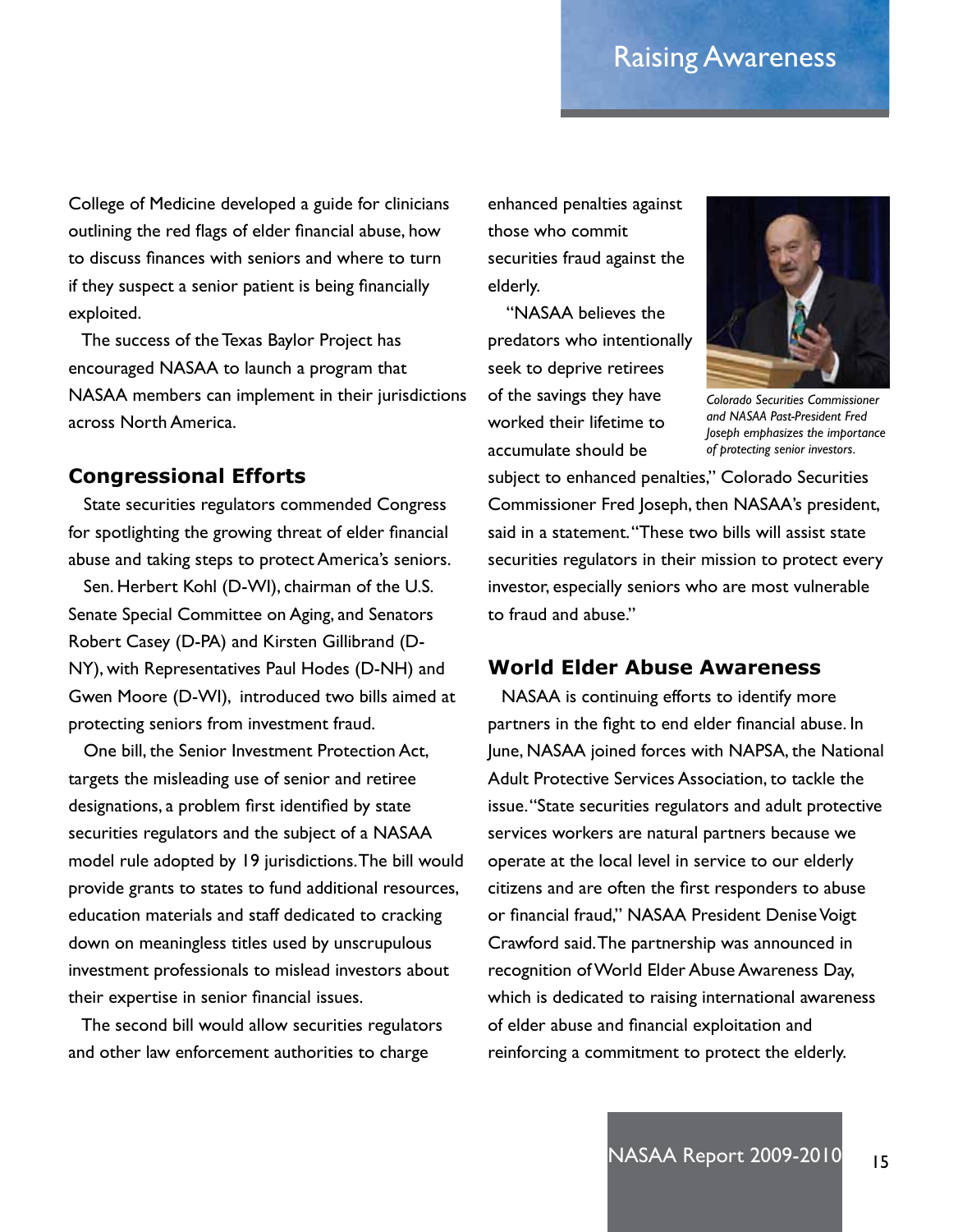# Activities & Accomplishments

 **The primary mission of NASAA is to represent and serve its members through advocacy, education, subject matter expertise, communication and coordination as they protect investors from fraud and abuse. For NASAA and its members, 2009 saw advances on several fronts in our continued efforts to better serve and protect investors.**

#### **Government Affairs**

 The Obama Administration unveiled its financial regulatory reform plan in June 2009, launching a flurry of executive branch and legislative branch activity. The frenetic pace of the reform effort continued throughout the fall and into 2010, as Congress worked to resolve the many highly controversial issues presented by the plan. NASAA and its members have developed strong relationships with lawmakers on both sides of the aisle because of our mutual goal of putting the interests of investors first. Investment fraud knows no party labels and NASAA welcomes the opportunity to work with all members of Congress and the



*NASAA President and Texas Securities Commissioner Denise Voigt Crawford testifies on increasing state regulatory authority over investment advisers at a hearing of the House Financial Services Committee on Oct. 6, 2009.*

Obama Administration to find common ground in our efforts to advance investor protection.

 Working through its membership, the Federal Legislation Committee and the Corporate Office staff, NASAA actively promotes the interests of state and provincial securities regulators before legislatures. NASAA provides a uniform voice to call for maintaining the essential authority of state and provincial securities regulators to keep capital markets safe for all investors.

#### **TESTIMONY U.S. House Financial Services Committee:** *Capital Markets Regulatory Reform* October 6, 2009

 NASAA President and Texas Securities Commissioner Denise Voigt Crawford outlined the key elements of meaningful financial services regulatory reform, focusing on three proposals in the Investor Protection Act that are of utmost importance to individual investors: the establishment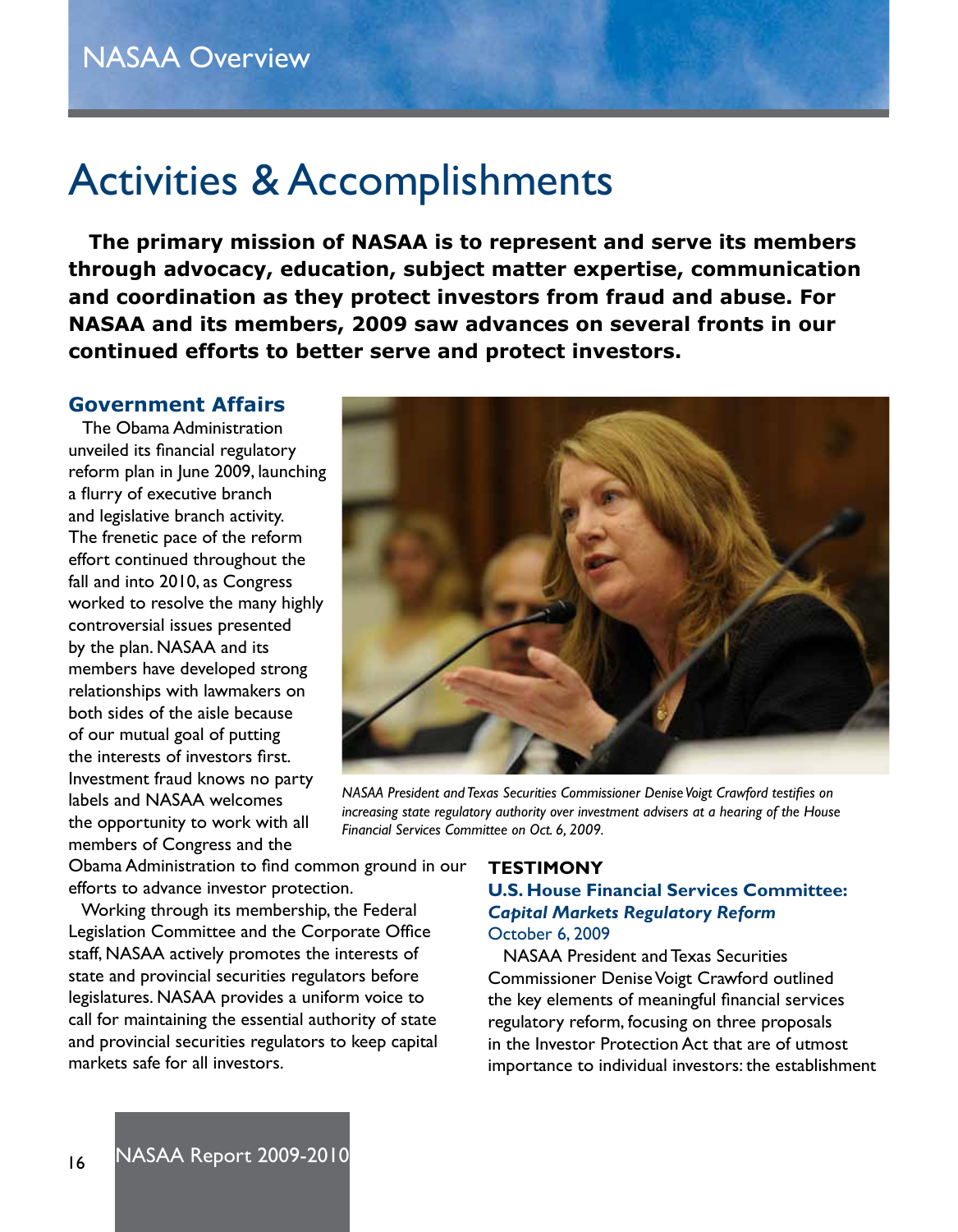### NASAA Overview

of a fiduciary duty for broker-dealers who provide investment advice, restricting mandatory pre-dispute arbitration and removing some of the hurdles facing private plaintiffs who seek damages for securities fraud.

#### **U.S. Senate Committee on the Judiciary, Crime and Drugs Subcommittee:**  *Evaluating S. 1551: The Liability for Aiding and Abetting Securities Violations Act of 2009* September 17, 2009

 Tanya Solov, Director of the Illinois Securities Department, testified on behalf of NASAA in support of a bill to restore investors' right to bring private actions against aiders and abettors of corporate deception and fraud. "The integrity of the U.S. markets depends on accurate information and our laws must send the message to corporate management, as well as their lawyers, accountants, investment bankers and other so-called 'secondary actors,' that they will be held accountable for aiding and abetting in deception and fraud," Solov said.

#### **U.S. Senate Committee on Homeland Security and Governmental Affairs, Subcommittee on Oversight of Government Management:** *The Federal Government's Role in Empowering Americans to Make Informed Financial Decisions* April 29, 2009

 In written testimony, NASAA expressed its support for the federal Financial Literacy and Education Commission (FLEC), noting that there has been slow but deliberate progress in integrating the commission's national strategy for financial literacy. NASAA urged greater coordination between federal, state and local government and private organizations to enhance financial literacy. Greater coordination, NASAA wrote, "should not be considered just a step in the national strategy, but viewed as a crucial and integral part of the Commission's mandate. The existing grassroots network available to the Commission provides the entire picture of financial



*Colorado Securities Commissioner and then-NASAA President Fred Joseph urges Congress to expand state securities regulators' authority over investment advisers at a hearing of the Senate Banking Committee on March 26, 2009.*

literacy efforts that we believe Congress intended when creating the FLEC."

#### **U.S. Senate Special Committee on Aging:** *Betting on Death in the Life Settlement Market – What's at Stake for Seniors?*

April 29, 2009

 NASAA's then-President Fred Joseph told a congressional panel that state securities regulators continue to see problems of fraud and abuse in the growing life settlement industry and outlined the need for strong regulation of these financial products by appropriate regulatory authorities. "Although life settlements may serve a useful purpose by enhancing the value and liquidity of life insurance policies, they also pose significant risks to policyholders and to investors," Joseph testified. "Thousands of investors, many of them senior citizens, have been victimized through fraud and abuse in the sale of viaticals and life settlements. Notwithstanding substantial successes by securities regulators in their enforcement actions, and higher standards among some industry participants, abuses continue and diligent oversight of these products remains necessary."

#### **U.S. Senate Committee on Banking, Housing and Urban Affairs:** *Enhancing Investor Protection and the Regulation of Securities Markets*  March 26, 2009

 With the nation's financial services regulatory structure under heavy scrutiny, NASAA offered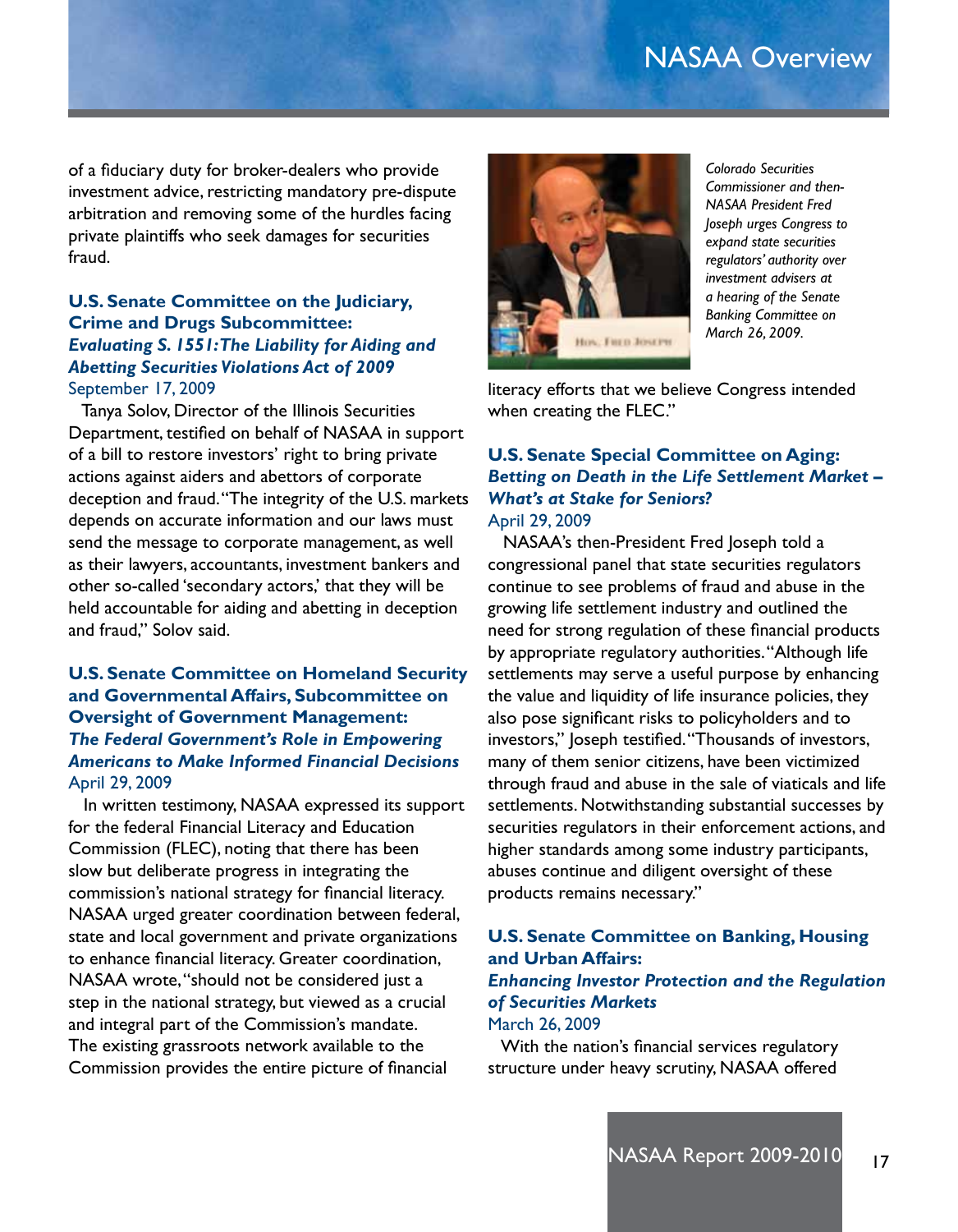Congress a series of constructive reform proposals that advance the interests of Main Street investors through enhanced state securities regulation. "Our proximity to individual investors puts us in the best position, among all law enforcement officials, to deal aggressively with securities law violations," NASAA's then-President Fred Joseph testified. "In light of the demonstrable value of state securities regulation, we urge Congress to reject any attempts to preempt or otherwise restrict the role of state securities regulators."

 Joseph recommended entrusting the states with an even broader authority over investment advisers and called upon Congress to encourage the SEC to expand the class of investment advisers that are subject to state securities regulation and increase the states' enforcement authority over large investment advisers. He also urged Congress to apply the fiduciary duty to all financial professionals who give investment advice – broker-dealers and investment advisers alike.

#### **U.S. House Committee on Financial Services:**



*Former Delaware Securities Commissioner Jim Ropp, then chair of NASAA's Enforcement Section, advocates for strong enforcement of state securities laws at a panel discussion.*

#### *Federal and State Enforcement of Financial Consumer and Investor Protection Laws*

#### March 20, 2009

 Drawing from their experience on the front lines of investor protection, then Delaware Securities Commissioner James Ropp and Massachusetts Secretary of the Commonwealth William Galvin offered the House Financial Services Committee concrete proposals to enhance the

states' ability to pursue and prosecute perpetrators of financial crimes. Ropp, who served as the chair of NASAA's Enforcement Section, urged Congress to support the valuable contributions of state securities regulators through federal grants. Ropp also suggested deputizing state securities attorneys to serve as special prosecutors for complex securities cases. Secretary Galvin, the top securities official in Massachusetts, urged the committee to "give the states the tools we need to maintain and enhance our ability to regulate effectively and protect investors." Galvin also asked Congress to require that brokerages be in a fiduciary relationship to their individual retail customers.

#### **Legal & Regulatory Affairs**

 NASAA serves an important role in providing legal counsel to the membership, commenting on regulatory rule proposals, representing the membership's position as amicus curiae in significant cases brought by private plaintiffs, as well as government regulators involving the interpretation of the securities laws and the rights of investors.

### **COMMENT**

#### **Expanding the Scope of FINRA's Public Disclosure System, BrokerCheck** September 8, 2009

 In a comment letter to the SEC, NASAA said FINRA should take further steps to expand the information available to the public through BrokerCheck. NASAA also encouraged FINRA to proactively direct investors to their state regulators when making inquiries about financial services professionals given the restrictions on the information provided through BrokerCheck. "NASAA contends that on whole, the type and amount of information available through BrokerCheck is in fact tilted in favor of associated persons, both current and former, of FINRA's members. While NASAA commends FINRA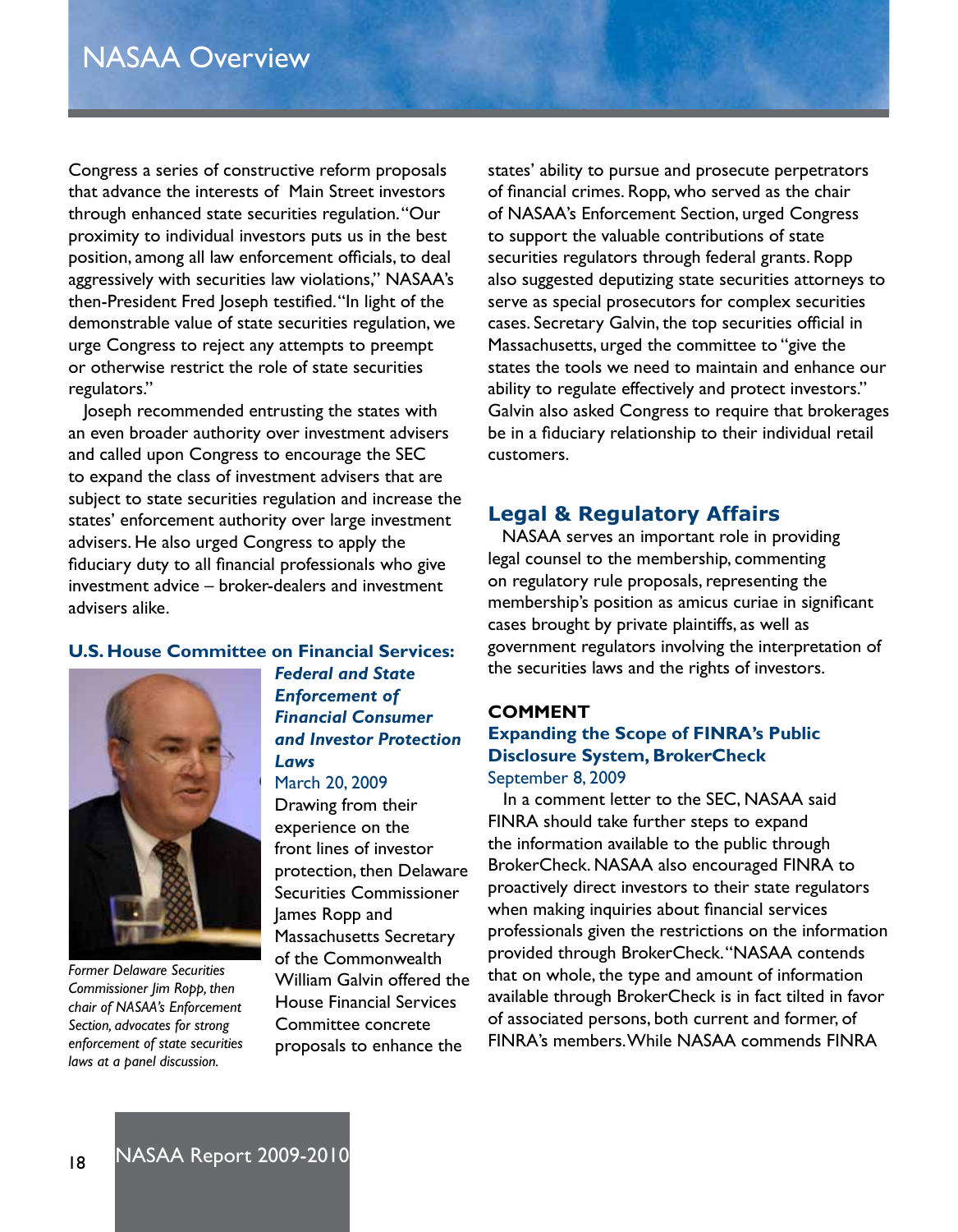for its plan to expand BrokerCheck, we cannot help but object to the narrowness of this proposal. Now is the time for FINRA to propose a rule that offers complete disclosure of important information to the public. Continuing to conceal such information will not bolster investor confidence in our markets or in the professionals who provide important financial services."

#### **Arbitration**

#### August 21, 2009

 In a comment letter to the SEC, NASAA noted its support for the Public Investors Arbitration Bar

**NASAA has a long record of advocating for the fair treatment of investors as they seek to resolve disputes with financial services intermediaries.**

Association's rule-making petition to eliminate the industry arbitrator requirement in securities arbitration proceedings. "NASAA has a long record of advocating for the fair treatment of investors as they seek to resolve disputes with financial services intermediaries," NASAA wrote. "Our commitment to this goal has led us to support efforts to improve the current dispute resolution process as well as efforts to give investors a meaningful choice when it comes to picking a dispute resolution forum." NASAA said the PIABA proposal "is but one step, albeit an important one, to improve a process that is sorely in need of reform."

#### **FINRA Rule Consolidation**

#### August 14, 2009

 In a comment letter to the Financial Industry Regulatory Authority, NASAA encouraged the selfregulatory organization to strengthen the standards for suitability during its rulebook consolidation.

"NASAA strongly encourages FINRA not to diminish any investor protections or specificity requirements that currently exist in today's suitability rules through the process of rulebook consolidation," NASAA wrote.

#### **SEC Custody Rule**

#### August 14, 2009

 NASAA commended the SEC for proposing to change its rule for custody of funds or securities of clients by investment advisers, noting that the amendments represent important steps toward clarifying custody requirements and strengthening investor protections. "Some of these issues have been considered or addressed by state securities regulators and we welcome the opportunity to share our reasoning and experience with the Commission. Conversely, some of the proposed rule amendments, while only applying to SEC-registered advisers, can serve as important guides to state officials in their efforts to promote strong and uniform regulation," NASAA wrote.

#### **LEGAL BRIEFS**

• *U.S. Supreme Court in Jones v. Harris Associates*, June 18, 2009: NASAA filed an amicus brief in the U.S. Supreme Court in *Jones v. Harris Associates*, supporting the right of mutual fund shareholders to pursue claims against the fund's investment adviser for charging excessive fees in breach of the fiduciary duty under Section 36(b) of the Investment Company Act.

• *American Equity v. SEC*, April 10, 2009: NASAA filed an amicus brief jointly with AARP and MetLife on April 10, 2009, in the D.C. Circuit, arguing that the SEC's new rule regulating equity-indexed annuities under federal securities law should be upheld on legal and policy grounds.

• *Tennessee v. Casper,* March 19, 2009: NASAA's amicus brief filed in the Tennessee Supreme Court argued that a criminal conviction under state law for willful failure to register as a broker or agent does not require a showing of specific intent.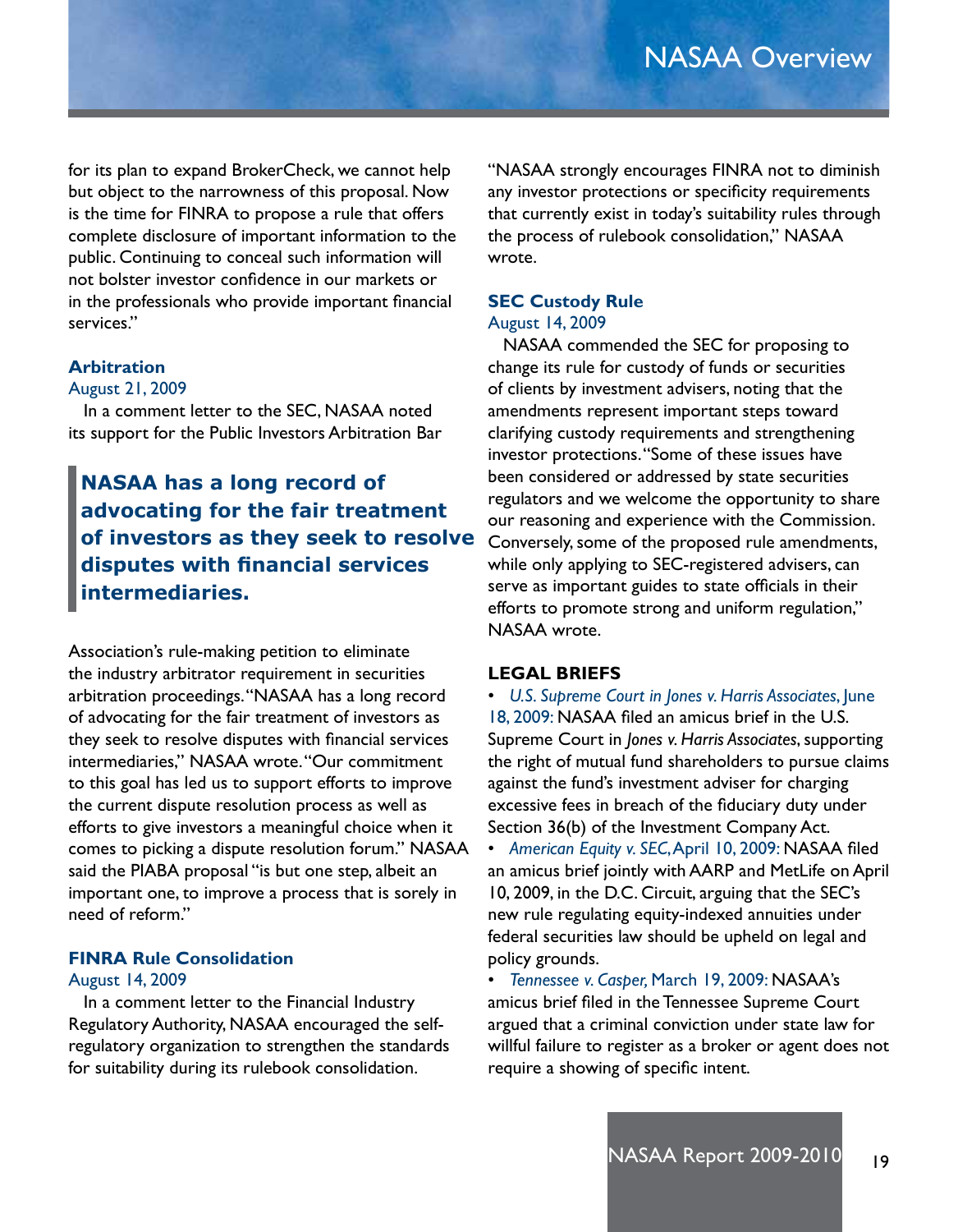• *New York v. The Clearing House Association, L.L.C.,*  March 4, 2009: NASAA's amicus brief filed in the U.S. Supreme Court argued that OCC rules do not preempt the New York Attorney General's authority to investigate discriminatory lending practices by national banks and their operating subsidiaries.

#### **Communications & Investor Education**

 NASAA promotes the work of its members through a proactive communications and media relations program focused on print, broadcast and online media. The communications staff also provides support for legislative and grassroots media activities and raises media awareness of the value of state and provincial securities regulation.

 NASAA's communications team took advantage of the heightened interest in financial services regulation throughout the year by conducting an aggressive media outreach program to raise awareness of NASAA's positions on financial services regulatory reform through background briefings with key reporters and seeking interview opportunities for NASAA leadership.

 The outreach effort kicked off with a news conference at the National Press Club in Washington, D.C., in January 2009 to release NASAA's Pro-Investor Legislative Agenda for the 111th Congress. In February, then-NASAA President Fred Joseph delivered a commentary on regulatory reform on the nationally broadcast Nightly Business Report on PBS. In March, President Joseph appeared live on Fox Business News and NASAA Enforcement Section Chair Jim Ropp appeared live on Bloomberg Television. In May, NASAA launched a YouTube channel to reach an ever-growing audience that seeks its news and information from non-traditional media sources. The channel, NASAAdotORG, provides a blend of investor awareness and policy videos, including NASAA congressional testimony. The channel also links to YouTube channels of four NASAA members:



*NASAA President and Texas Securities Commissioner Denise Voigt Crawford appears on Fox Business News to discuss why state securities regulators have the experience and the will to take on more regulatory authority.*

the British Columbia Securities Commission, Washington Department of Financial Institutions, New Brunswick Securities Commission and the Kentucky Office of Financial Institutions. NASAA's YouTube channel is available at the following link: http://www. youtube.com/user/NASAAdotORG.

 During September, NASAA conducted a series of visits with key financial print and broadcast reporters in Washington and New York to introduce NASAA President Denise Voigt Crawford to the national media. The tour resulted in a prominent article in USA Today and television interviews on Fox Business News and Dow Jones Television. A second round of media interviews followed in December with influential media in New York and Washington. The outreach effort was capped by NASAA's firstever satellite media tour, which reached a television audience of more than 6.4 million viewers and a radio audience of nearly 11 million listeners, and an invitation from the National Press Club to speak as part of its Newsmaker series.

 NASAA's Investor Education program continued to raise the profile of both the organization and its members as leaders in investor education. Outreach programs have generated invitations to present, partner and deliver materials to outside organizations.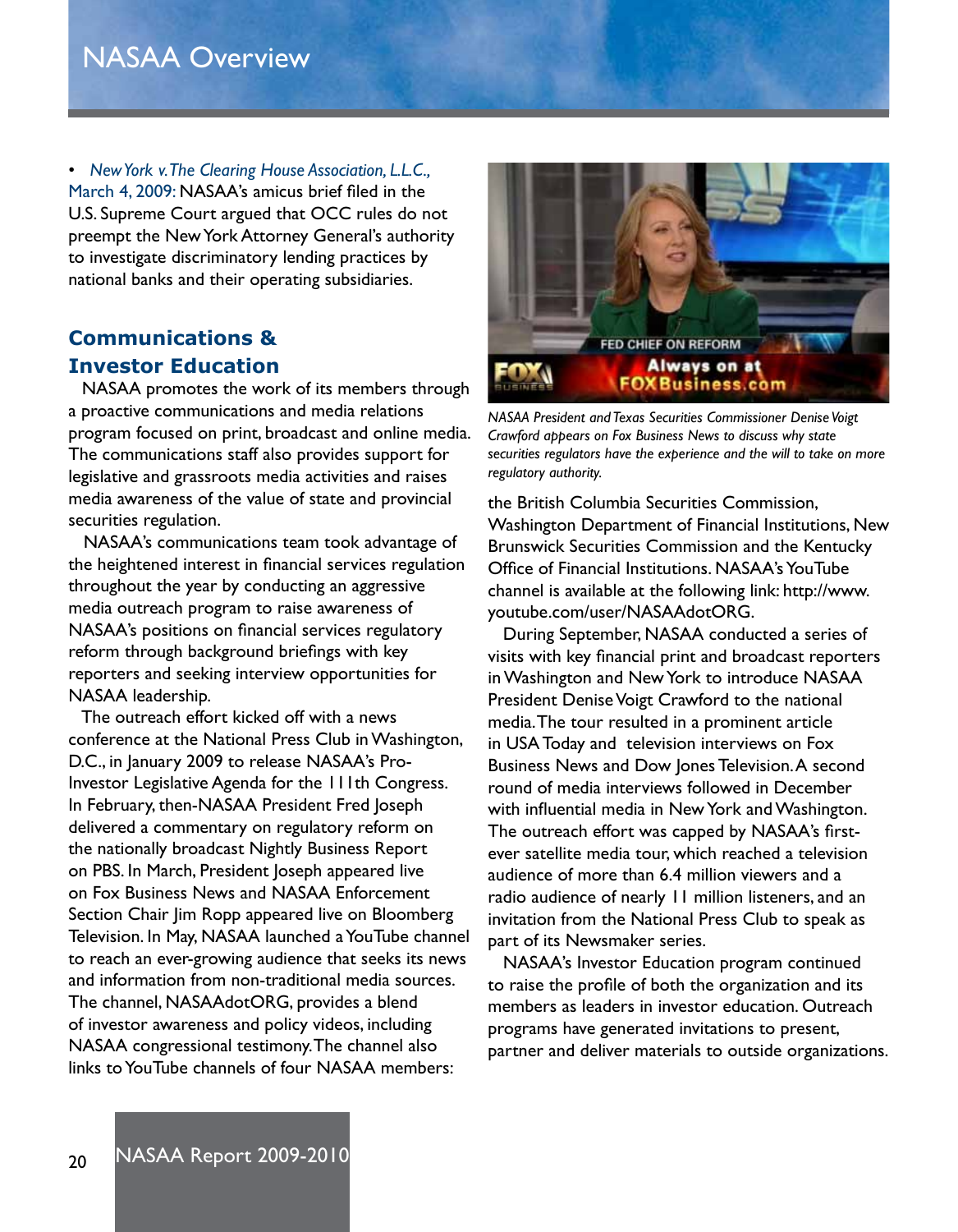### NASAA Overview

 For example, NASAA presentations to the federal Office of Personnel Management led to increased interest in NASAA's "Sandwich Generation" materials from the Federal Citizen Information Center. And the "United Against Investment Fraud" outreach program helped reinforce strategic partnerships on policy-related issues with AFSCME and the AFL-CIO. NASAA's communications and investor education team also supported the work of the Investor Education Section by helping deliver a campaign on financial elder abuse, which generated coverage in The Washington Post, and assisting in the development of a national workplace investor education outreach program to unions or employee associations based on pilot programs by NASAA members in Hawaii and Alabama. The workplace program was featured by The Detroit Free-Press.

#### **Training & Conferences**

 Educating and training our members is a critical component of NASAA's mission. NASAA's emphasis on training helps promote uniformity by ensuring that state examiners, investigators and prosecutors are

aware of emerging and current problem areas so that they can more effectively regulate the securities industry and serve investors.

 In 2009, NASAA hosted a series of training seminars to provide members with the latest developments and trends in brokerdealer, investment adviser, franchise, corporation finance, investor education, attorney/investigator, CRD/IARD and joint



*U.S. Rep. Paul Kanjorski (D-PA) delivers the keynote address at NASAA's 2009 Spring Policy Conference in Washington, D.C., in April.*

regulatory areas. NASAA's Board of Directors moved aggressively to expand the reach of NASAA's training programs by authorizing the development of a distance learning program for use by all NASAA members beginning in 2010.



*Steve Irwin, Pennsylvania Securities Commissioner and NASAA's Policy Conference Chair, opens NASAA's panel on restoring investor confidence. Panelists from left: Moderator James Cox, Duke University securities law professor; Mark Cooper, research director for the Consumer Federation of America; Missouri Securities Commissioner Matt Kitzi; and Donald Langevoort, securities law professor at Georgetown School of Law.*

 NASAA's two major conferences – the Spring Policy Conference and the Annual Conference – brought regulators, industry representatives, policymakers, media representatives and others to Washington, D.C., in April and Denver, Colorado, in September.

 NASAA members convened in Washington, D.C., on April 28 to host the 24th annual Spring Policy Conference. The conference engaged lawmakers, federal securities regulators, industry representatives, academics and the media in a vibrant discussion of policy proposals to strengthen regulatory safeguards for Main Street investors.

U.S. Rep. Paul Kanjorski (D-PA), who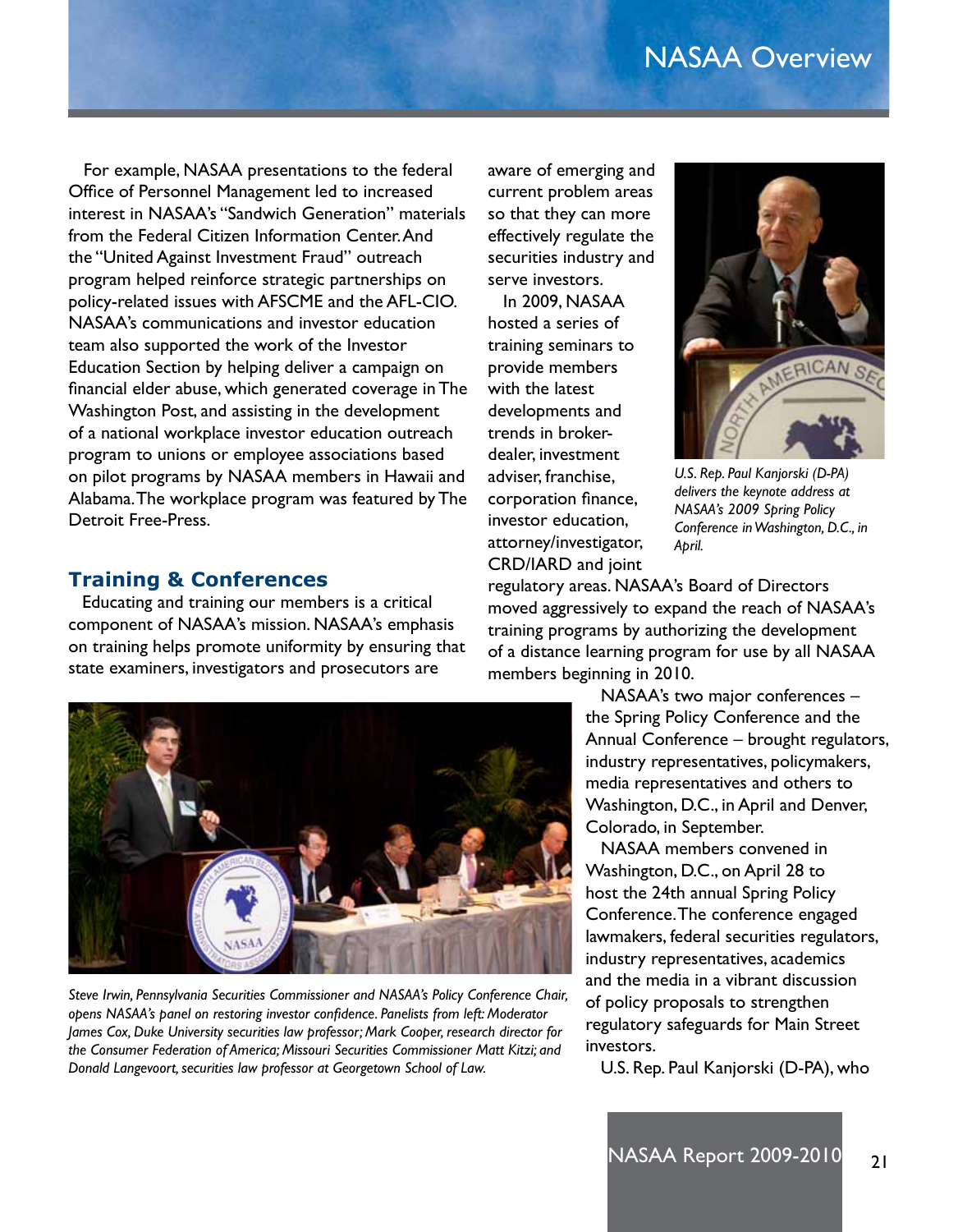serves on the House Financial Services Committee and chairs its capital markets subcommittee, delivered the keynote address, commending NASAA for its collaborative approach to regulatory reform.

 "You've done a great job here in the United States and in the provinces of bringing things together and being well aware of the changes that are moving out there and the changing need for regulation," he said. "Keep that process going forward, and join us all internationally to do the same thing."

*California Department of Corporations Commissioner Preston DuFauchard and* 

 Duke University School of Law Professor James Cox moderated a panel on restructuring the financial services regulatory structure to restore investor confidence. Alabama Securities Commission Director Joseph Borg led a panel discussion examining the need to rebuild market integrity through systemic risk *Marc Steinberg, Esq., Professor, Southern Methodist University Dedman School of Law, participate in a lively panel examining the role of state regulators in the new financial services regulatory landscape at the 2009 Annual Conference in Denver.*

In September, NASAA members gathered with



*Conference Chair and Massachusetts Securities Division Director Bryan Lantagne opens the conference with a strong affirmation of the investor protection role of state and provincial securities regulators.*

academics, industry representatives, federal regulators and media at the 92nd Annual Conference in Denver, Colorado, to discuss how to reform financial services regulation so that it starts putting investors first.

 Conference Chair and Massachusetts Securities Division Director Bryan Lantagne opened the conference with a strong affirmation of the investor

protection role of state and provincial securities regulators, noting that the theme of the conference, "The STATE of Regulatory Reform: Putting Investors First," reflects both a legacy of important contributions and an ongoing role in the debate over the modernization of financial services regulation.

 Pennsylvania Securities Commissioner Steven Irwin moderated a panel examining the role of state regulators in the new financial services regulatory landscape. Delaware Securities Commissioner Jim Ropp moderated a panel on ways to enhance regulatory cooperation to strengthen investor protection. Illinois Securities Director Tanya Solov moderated a panel on the regulation of third-party finders, and Alabama Securities Commission Director Joseph Borg led a panel discussion of how investor protection has been weakened since the enactment of NSMIA, with a focus on how NSMIA should be reevaluated to return review of Regulation D Rule 506 offerings to the states.

 Joseph M. Morales, Chief Deputy District Attorney, Denver District Attorney's Office and University of Denver Sturm College of Law professor J. Robert Brown, Jr. delivered passionate and compelling remarks as the conference's two featured speakers.



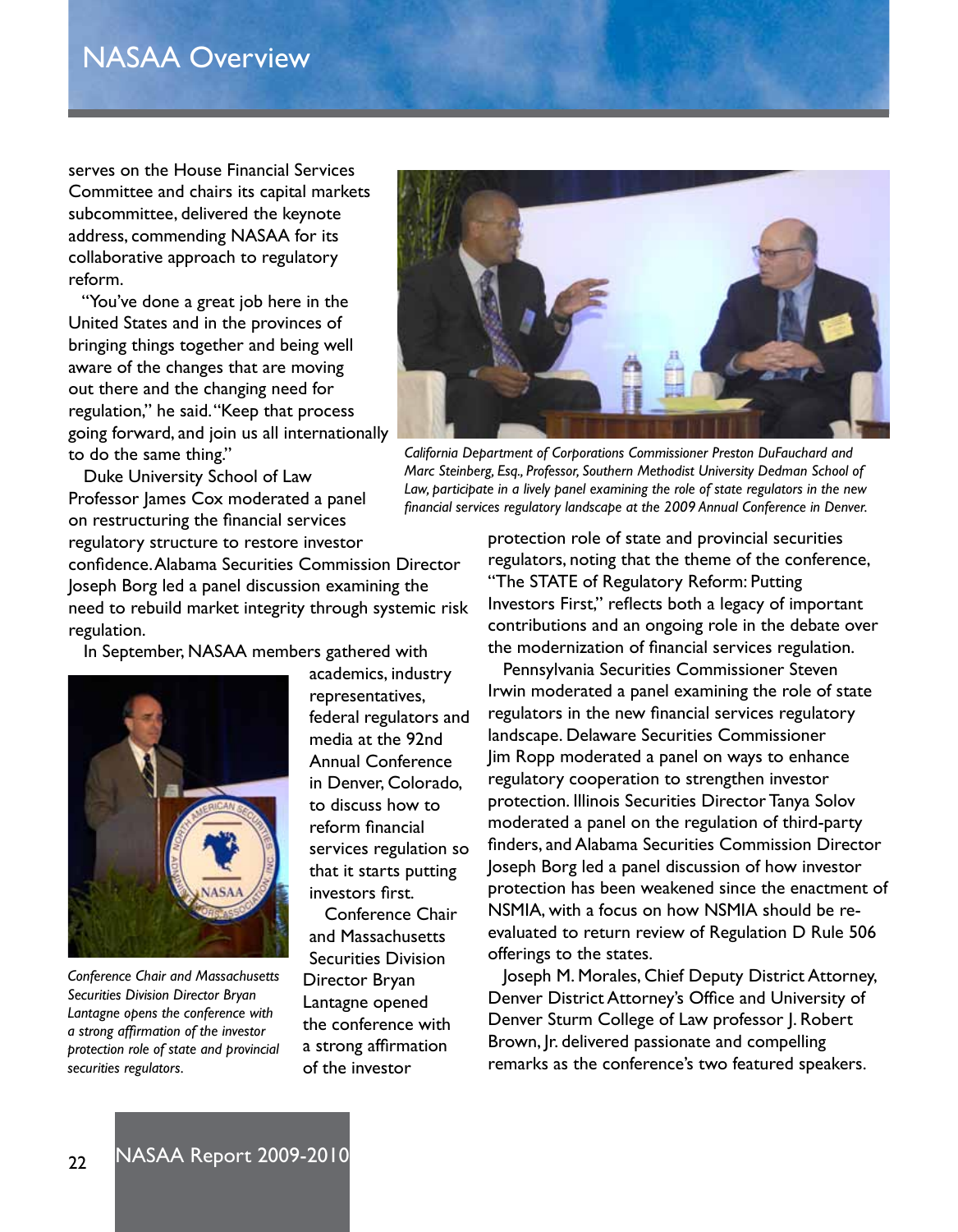### Broker-Dealer Section

#### **Overview**

 NASAA's Broker-Dealer Section focuses on broker-dealer and agent issues, including qualification and licensing requirements, record keeping and compliance requirements, continuing education, and practices involving investors. The section provides official comments on rule proposals; participates in discussions with industry, SROs and federal regulators regarding trends and concerns in the brokerage industry; and provides guidance to states on brokerdealer issues. The point-of-sale contact that brokerdealers have with investors makes the work of this section critical in achieving NASAA's mission of investor protection. The section oversees the activities of six project groups: Arbitration, Continuing Education, Exams Advisory, Investment Products and Services, Market and Regulatory Policy and Review, and Broker-Dealer Operations, and works closely with the CRD/IARD Steering Committee.

#### **Key Activities**

 The section focused on the ongoing investigations and settlements of auction rate securities cases. The section also met frequently with the Securities Industry and Financial Markets Association, the Financial Industry Regulatory Authority and the Financial Services Institute. The Arbitration project group continued to seek reform of the securities arbitration process. The Market and Regulatory Policy and Review Project Group prepared three comment letters – to the SEC regarding Regulation SHO; to FINRA concerning suitability standards for broker-dealers; and to the U.S. Department of the Treasury's Financial Crimes Enforcement Network regarding SAR compliance reporting for financial institutions. The Continuing Education Project Group met with industry and regulatory agency members to write training scenarios for the regulatory content requirements for securities representatives.

**Broker-Dealer Section 2009-2010.** Ralph Lambiase, Connecticut, Chair; Tanya Solov, Illinois, Vice Chair; Preston DuFauchard, California; Bryan Lantagne, Massachusetts; Chris Naylor, Indiana; Douglas Brown, Manitoba. **Project Group Chairs.** John Cronin, Vermont, *Arbitration*; Ralph Lambiase, Connecticut, *Continuing Education*; William Cahill, Massachusetts, *Broker-Dealer Exams Advisory*; Carolyn Mendelson, Pennsylvania, *Market and Regulatory Policy and Review*; Bill Reilly, Florida, *Operations*; Peter Cassidy, Masaachusetts, *Investment Products and Services*

**Broker-Dealer Section 2008-2009.** Matthew Neubert, Arizona, Chair; Tanya Solov, Illinois, Vice Chair; Preston DuFauchard, California; Ralph Lambiase, Connecticut; Chris Naylor, Indiana; Douglas Brown, Manitoba. **Project Group Chairs.** John Cronin, Vermont, *Arbitration*; Sheila Cahill, Nebraska, *Exams Advisory*; Carolyn Mendelson, Pennsylvania, *Market and Regulatory Policy and Review;* Bill Reilly, Florida, *Operations*.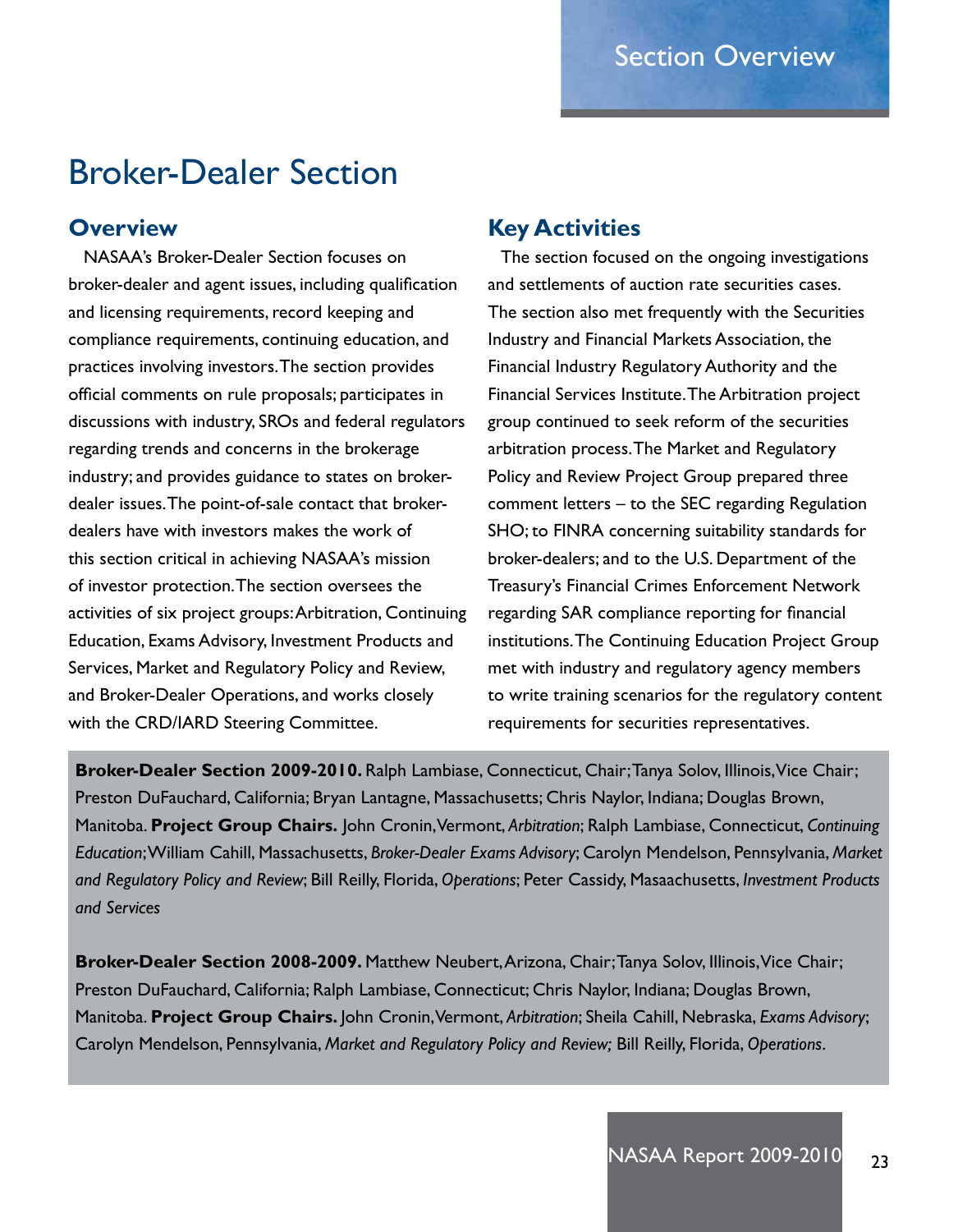### Section Overview

**2009-2010.** Jack Herstein, Nebraska, Chair; Randall Schumann, Wisconsin, Vice Chair; Heath Abshure, Arkansas; Peter Cassidy, Massachusetts; Mike Stevenson, Washington; Susan Powell, New Brunswick. **Project Group Chairs.** Rick Fleming, Kansas, *Coordinated Interpretations*; Alisha Smith, New York, *Corporate Accountability*; Patrick Morgan, Missouri, *Corporation Finance Policy*; Mark Heuerman, Ohio, *Direct Participation Programs Policy*; Dale Cantone, Maryland, *Franchise and Business Oportunities*; David Weaver, Texas, *Small Business/Limited Offerings.*

**Corporation Finance Section 2008-**

**2009.** Jack Herstein, Nebraska, Chair; Randall Schumann, Wisconsin, Vice Chair; Heath Abshure, Arkansas; Peter Cassidy, Massachusetts; William Beatty, Washington; Susan Powell, New Brunswick. **Project Group Chairs.** Rick Fleming, Kansas, *Coordinated Interpretations*; John Quinn, Pennsylvania, *Corporate Accountability*; Patrick Morgan, Missouri, *Policy;* Mark Heuerman, Ohio, *Direct Participation Programs Policy*; Dale Cantone, Maryland, *Franchise and Business Oportunities*; David Weaver, Texas, *Small Business/Limited Offerings*; Denise Voigt Crawford. Texas, *Tenancies-In-Common*.

### **Corporation Finance Section** Corporation Finance Section

#### **Overview**

 NASAA members have long helped facilitate capital formation at the state and local level. NASAA members assist entrepreneurs with their business plans and help them obtain resources to grow their enterprises and create local jobs. The Corporation Finance Section also develops and monitors policies for the registration of securities under state law. The section oversees the activities of six project groups: Coordinated Interpretations, Corporate Accountability, Corporation Finance Policy, Direct Participation Programs Policy, Franchise and Business Opportunities, and Small Business/ Limited Offerings.

#### **Key Activities**

 A major focus of the section's activities, including the Small Business/Limited Offerings Project Group, has been the Form D electronic filing project. The SEC's Form D Electronic Filing System began operations in 2009, and NASAA has been actively engaged in developing a system for the electronic filing of Form D with the states. The section's Franchise and Business Opportunities Project Group completed its work on a proposal for model state law provisions regarding the delivery of franchise disclosure documents. NASAA's membership adopted a Statement of Policy in September 2009 recommending that states revise their franchise law provisions, if necessary, to achieve a more uniform approach to state franchise delivery requirements. Earlier in the year, NASAA members also adopted a Statement of Policy for generating coordinated responses to multi-state requests for legal interpretations and/or no-action letters.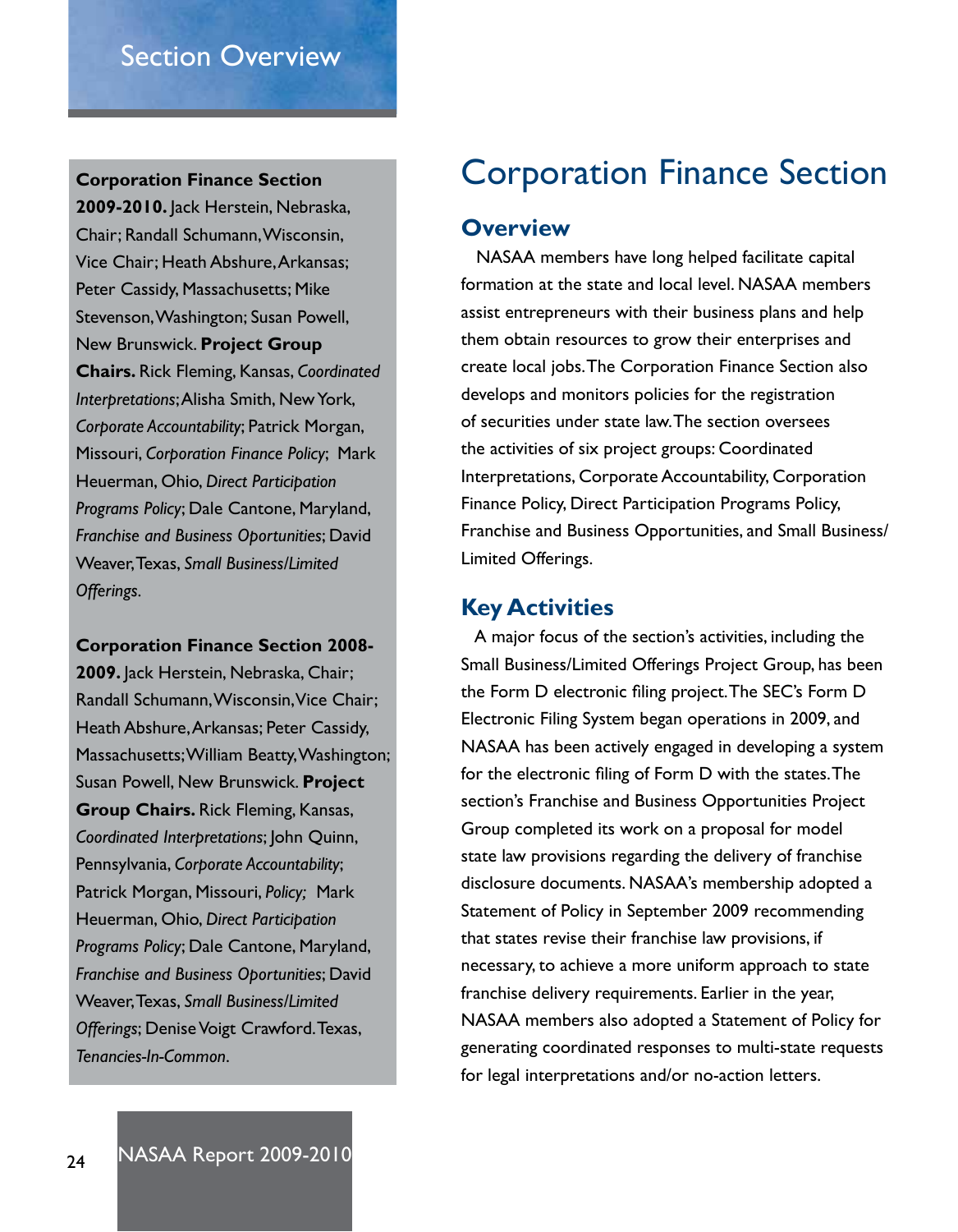### Enforcement Section

#### **Overview**

 NASAA members have a significant history of bringing enforcement actions, including criminal prosecutions. NASAA assists its members in coordinating enforcement efforts regarding multistate frauds by facilitating the sharing of information and leveraging the resources of the states more efficiently. NASAA's Enforcement Section acts as a point of contact for other federal agencies and the self-regulatory organizations, such as the SEC, the FBI, the Postal Inspectors, FINRA and the CFTC, and helps identify new fraud trends. The section oversees the activities of four project groups, including: Attorney/ Investigator Training, Enforcement Technology, Litigation Forum and Enforcement Zones.

#### **Key Activities**

 The section devoted much of its efforts to supporting the work of the Auction Rate Securities Task Force. To date, state securities regulators have secured settlements calling for firms to repurchase from investors more than \$61 billion in auction rate securities, the largest return of funds to investors in history. The section also continued to spotlight problems plaguing private placement offerings. Calling attention to emerging investment fraud trends, the section provided material for NASAA's annual list of Top Investor Traps. Topics spotlighted by the section included real estate investment fraud and the use of reverse mortgages to achieve liquidity for unsuitable investments.

**Enforcement Section 2009-2010.** James Ropp, Delaware, Chair; Matt Kitzi, Missouri, Vice Chair; Kevin Anselm, Oregon; Joe Rotunda, Texas; Robert Terry, Georgia; Marc Arseneault, Alberta. **Project Group Chairs.** Peter Jamison, Delaware, *Attorney/Investigator Training*; Robert Brunner, Oregon, *Enforcement Technology*; Mary Beth Williams, Virginia, *Litigation Forum*; Katharine Weiskittel, Maryland, *Enforcement Zones.*

**Enforcement Section 2008-2009.** James Ropp, Delaware, Chair; Steve Irwin, Pennsylvania, Vice Chair; Kevin Anselm, Oregon; Matt Kitzi, Missouri; Robert Terry, Georgia; Marc Arseneault, Alberta. **Project Group Chairs.** Peter Jamison, Delaware, *Attorney/Investigator Training*; Colin McCann, Ontario, *Enforcement Technology*; Michael Byrne, Pennsylvania, *Enforcement Trends*; Mary Beth Williams, Virginia, *Litigation Forum*; Zachary Ortenzio, Pennsylvania, *Special Project Development & Coordination*; Katharine Weiskittel, Maryland, *Enforcement Zones.*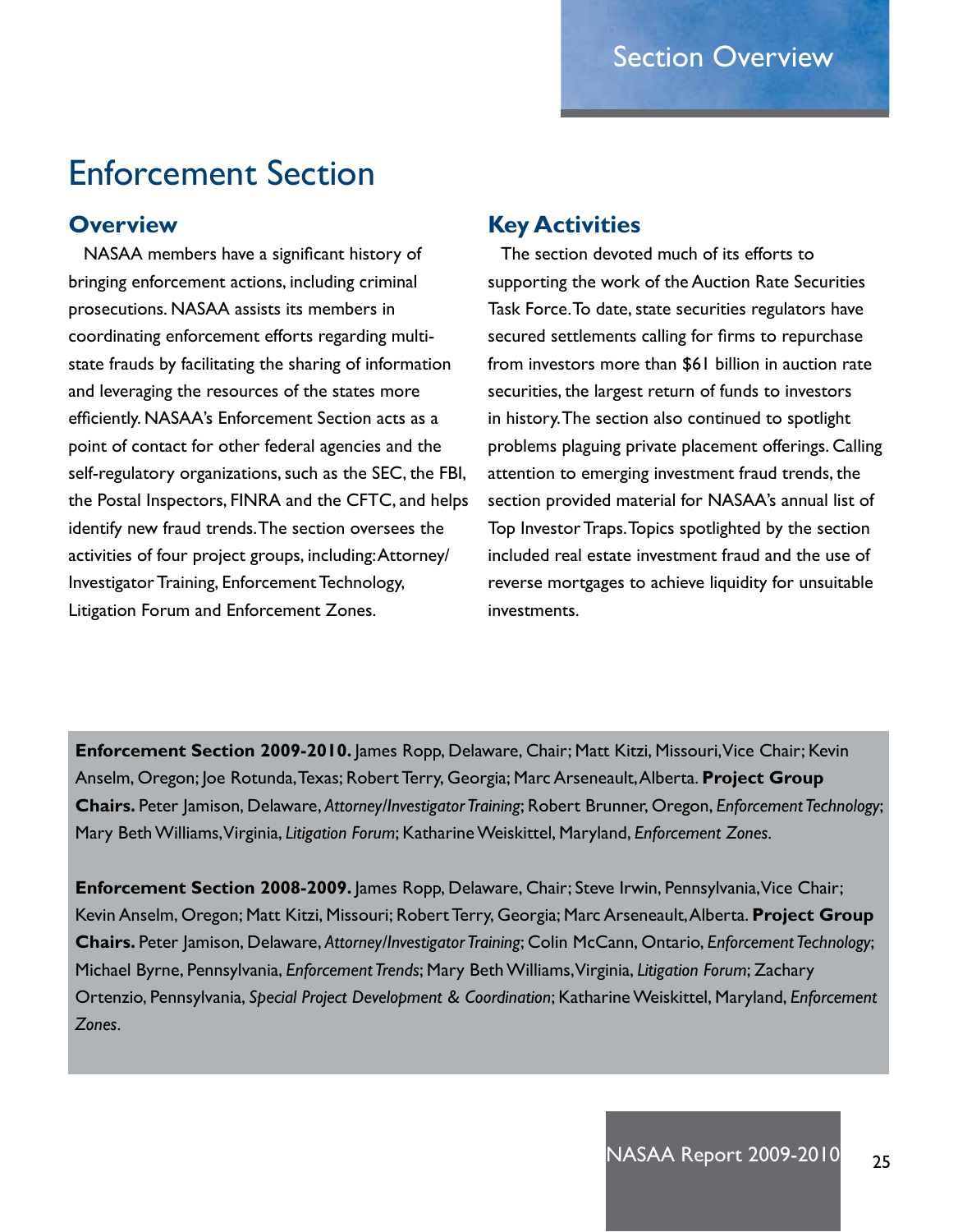#### **Investment Adviser Section 2009-**

**2010.** Patricia Struck, Wisconsin, Chair; Daphne Smith, Tennessee, Vice Chair; Linda Cena, Michigan; Andrea Seidt, Ohio; Ron Thomas, Virginia; Estella Tong, Ontario. **Project Group Chairs.** Sheila Cahill, Nebraska, Investment Adviser Exams Advisory; Michael Huggs, Mississippi, *Investment Adviser Operations*; Ken Hojnacki, Wisconsin, *Investment Adviser Regulatory Policy and Review*; Linda Cena, Michigan, *Investment Adviser Training*; Daphne Smith, Tennessee, *Investment Adviser Zones*.

**Investment Adviser Section 2008-**

**2009.** Patricia Struck, Wisconsin, Chair; Daphne Smith, Tennessee, Vice Chair; Linda Cena, Michigan; Ron Thomas, Virginia; Estella Tong, Ontario. **Project Group Chairs.** Michael Huggs, Mississippi, *Investment Adviser Operations*; Ken Hojnacki, Wisconsin, *Investment Adviser Regulatory Policy and Review*; Linda Cena, Michigan, *Investment Adviser Training*; Daphne Smith, Tennessee, *Investment Adviser Zones*.

### Investment Adviser Section

#### **Overview**

 NASAA's Investment Adviser Section develops policies and monitors the state registration and regulation of firms and professionals in the investment advisory business. Such involvement includes development of the Investment Adviser Registration Depository (IARD). The section also develops uniform policies for ethical business practices and model rules to enforce the investment advisory provisions of state law. The section oversees the activities of five project groups: Exams Advisory, Operations, Regulatory Policy and Review, Training, and Investment Adviser Zones. The section also works closely with the CRD/IARD Steering Committee.

#### **Key Activities**

 With congressional interest in expanding state regulatory authority over investment advisers, the section continued working toward its two primary goals of 1) helping NASAA members with their mission of regulating investment advisers by providing training and facilitating communication on regulatory issues and practices; and 2) assessing and highlighting the value added by state regulation of investment advisers. States are uniquely positioned to exercise continued, if not expanded, jurisdiction over smaller advisers. The Training Project Group updated and conducted its annual investment adviser training program. The Operations Project Group continued to update the electronic examination modules to reflect both NASAA model rule changes as well as highlighting areas where Madoff-type fraud might occur and be detected. The group also sponsored the fourth biennial examination sweep of investment advisers and prepared a corresponding series of recommended best practices.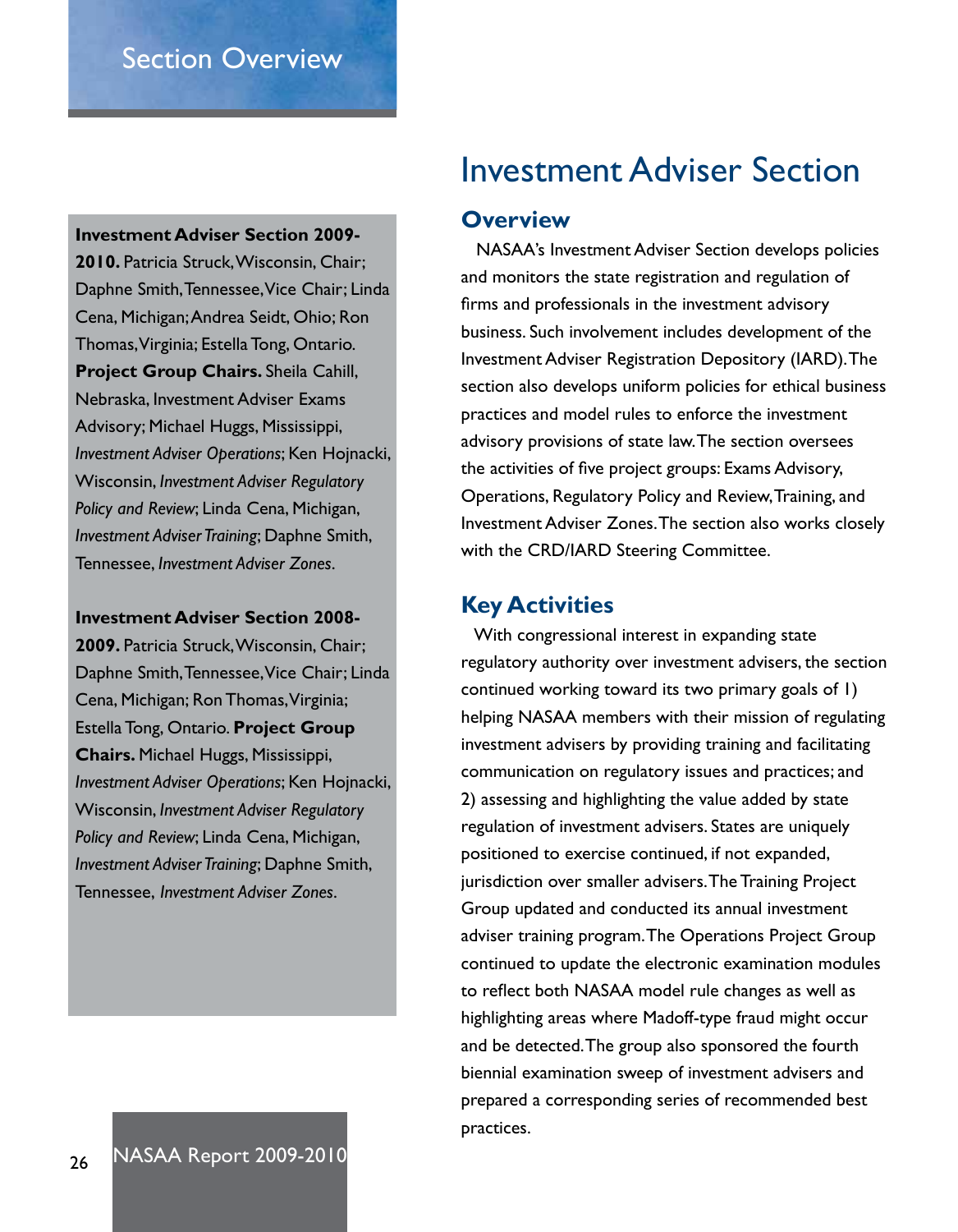### Investor Education Section

#### **Overview**

 Recognizing that education is a key weapon in the fight against investment fraud, the NASAA Investor Education Section was created in 1997 by the NASAA Board of Directors to help support the investor education efforts of our members. The section oversees the activities of six project groups: Affinity and Military Outreach, Informed Investor Outreach, Research and Coordination, Senior Outreach, Women in Transition Outreach and Youth Outreach.

#### **Key Activities**

 The section and its Affinity and Military Outreach Project Group launched the "United Against Investment Fraud" outreach program in 2009. This affinity fraud outreach initiative designed for working adults was launched in July with the support

of the AFL-CIO and AFSCME. The section's Pre-Retiree Outreach Project Group also developed "Planning Your Retirement With Confidence," a brown-bag luncheon seminar program designed for working adults. The Senior Outreach Project Group spearheaded NASAA's participation in World Elder Abuse Awareness Day, which included a partnership with the National Adult Protective Services Association (NAPSA). Through this partnership, NASAA and NAPSA prepared a joint brochure, "ABC's for APS Workers: Identifying and Reporting Investment Fraud," designed to help adult protective services workers identify investment fraud and report it to state securities regulators. The section also established a Rapid Response Task Force to prepare informational releases for NASAA and member jurisdictions.

**Investor Education Section 2009-2010.**Tung Chan, Hawaii, Chair; Colleen Keefe, Kentucky, Vice Chair; Lynne Egan, Montana; Theodore Miles, District of Columbia; Diane Young-Spitzer, Massachusetts; Elizabeth Block, New York; Marissa Rignanesi, New Brunswick. **Project Group Chairs.** Dan Lord, Alabama, *Affinity and Military Outreach*; Diane Young-Spitzer, Massachusetts, *Informed Investor Outreach*; Andrew Roth, California, *Research & Coordination;* Christina Kotsalos, Pennsylvania, *Senior Outreach*; Vickie Moseley, Illinois, *Youth Outreach*; Gena Wilimitis, New Mexico, *Women in Transition Outreach*.

**Investor Education Section 2008-2009.** Bruce Kohl, New Mexico, Chair; Colleen Keefe, Kentucky, Vice Chair; Tung Chan, Hawaii; Lynne Egan, Montana; Theodore Miles, District of Columbia; Anthony Wong; British Columbia. **Project Group Chairs.** Dan Lord, Alabama, *Affinity and Military Outreach*; Andrew Roth, California, *Research & Coordination*; Christina Kotsalos, Pennsylvania, *Senior Outreach*; Justin Southern, West Virginia, *Youth Outreach*; Diane Young-Spitzer, Massachusetts, *Pre-Retiree Outreach*.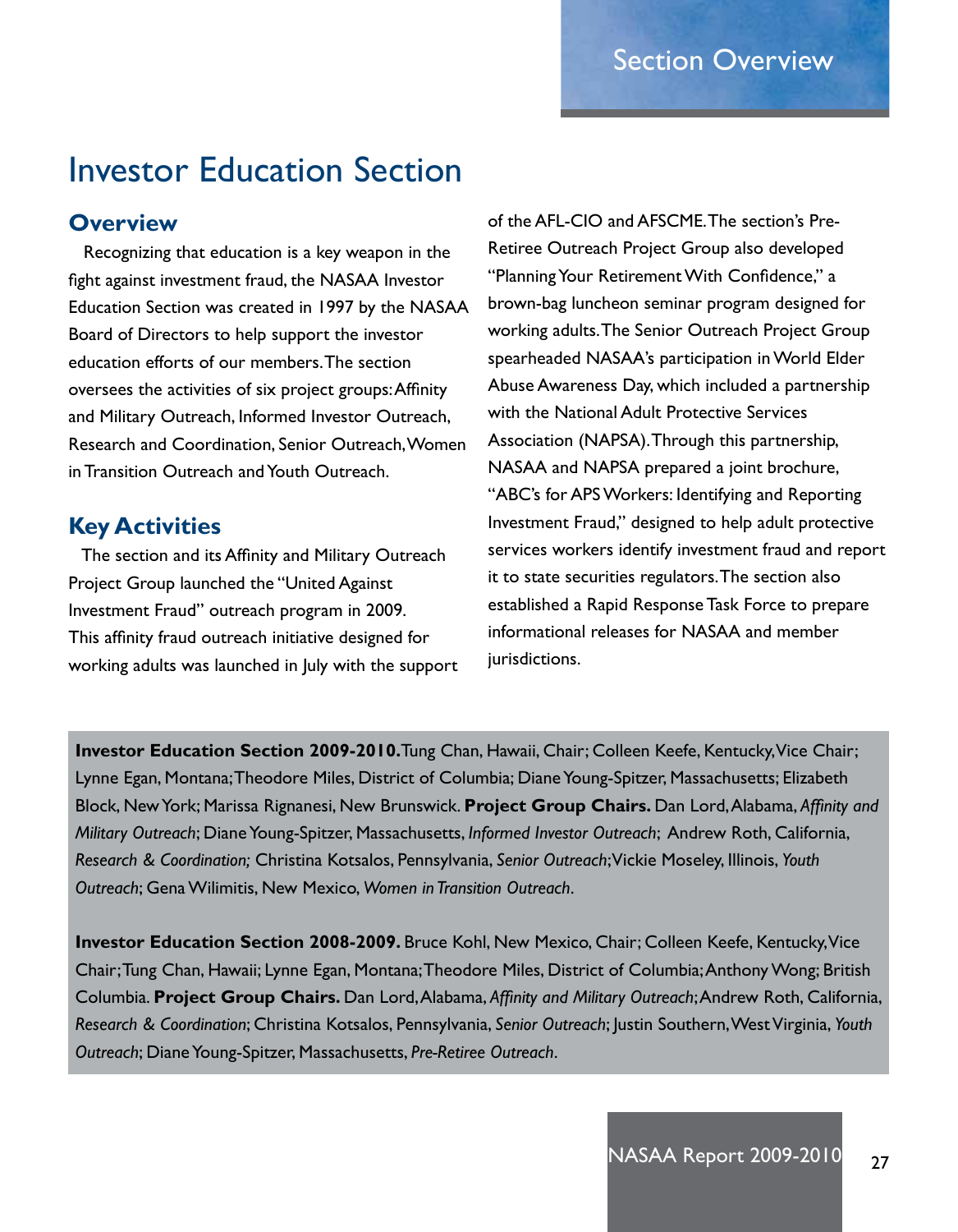### 2009 NASAA Awards

Blue Sky Cube *Fred Joseph, Colorado* Outstanding Service Award *Bonnie Russell, Maine*

Distinguished Service Award

*JoAnn Kocurek, Texas Carolyn Mendelson, Pennsylvania Andrew Roth, California Karen Terhune, Ohio Gena Wilimitis, New Mexico Bennette Zivley, Texas*

Enforcement Award *David Ruhnke, Kansas*

Investor Education Outreach *Illinois Securities Department West Virginia Securities Commission*

Appreciation Award *Ann Hagestad, Minnesota*

### Board of Directors

*NASAA's Board of Directors, elected annually from the ranks of the membership, is responsible for the association's planning and policy development.* 

#### **2009-2010 Board**

Denise Voigt Crawford, Texas, President David Massey, North Carolina, President-elect Fred J. Joseph, Colorado, Past President Mark Connolly, New Hampshire, Treasurer Rick Hancox, New Brunswick, Secretary Joseph P. Borg, Alabama, Ombudsman Melanie Senter Lubin, Maryland Chris Biggs, Kansas, Sept. 2009 - Mar. 2010 Bruce Kohl, New Mexico, Sept. 2009 - Dec. 2009 Ralph Lambiase, Connecticut, Jan. 2010 - Apr. 2010 Preston DuFauchard, California, Apr. 2010 - Jack Herstein, Nebraska, Apr. 2010 -

#### **2008-2009 Board**

Fred J. Joseph, Colorado, President Denise Voigt Crawford, Texas, President-elect Karen Tyler, North Dakota, Past-president David Massey, North Carolina, Treasurer Glenda Campbell, Alberta, Secrerary Joseph P. Borg, Alabama, Ombudsman Chris Biggs, Kansas Melanie Senter Lubin, Maryland Michael Stevenson, Washington



*(Left) Texas Securities Commissioner Denise Voigt Crawford receives the NASAA presidential gavel from outgoing President and Colorado Securities Commissioner Fred Joseph at the 92nd Annual Conference. (Right) President Crawford speaks with NASAA President-elect David Massey of North Carolina.*

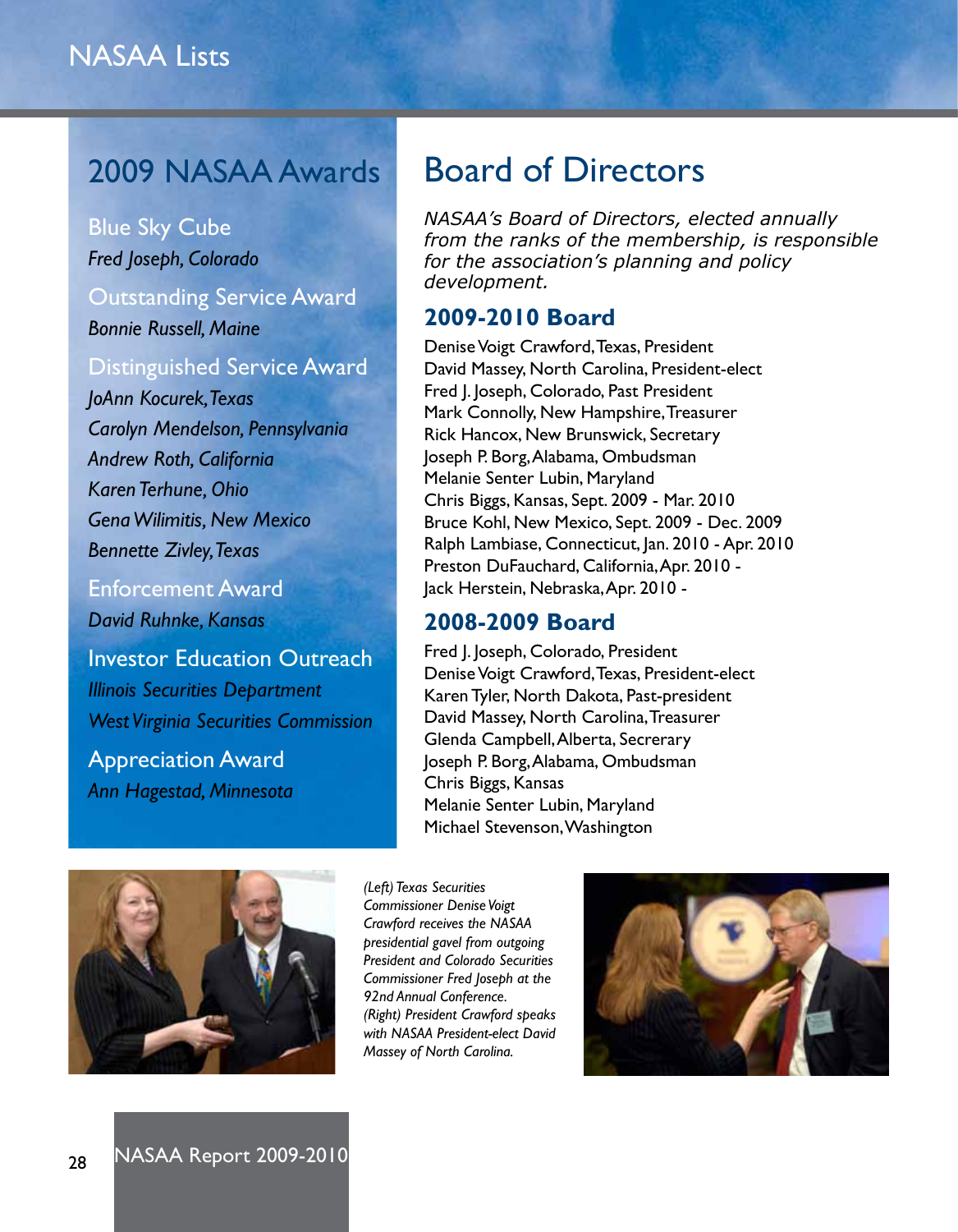### NASAA Lists

#### **Board Committee Chairs 2008-2009**

**Awards**  Craig Goettsch, Iowa **Communications** Daphne Smith, Tennessee **Corporate Governance** Craig Goettsch, Iowa **CRD/IARD Steering** Melanie Senter Lubin, Maryland **CRD/IARD Forms and Process** Pam Epting, Florida **External Affairs** Patricia Struck, Wisconsin **Federal Legislation** James Ropp, Delaware **Finance and Audit** Patricia McKenna, Maryland **Finders** Tanya Solov, Illinois **International** Joseph Borg, Alabama **Legal Services** Robert McDonald, Maryland **NEMO User Acceptance Team** Michael Huggs, Mississippi **Reg. D Electronic Filings** Michael Stevenson, Washington, Co-Chair Jack Herstein, Nebraska, Co-Chair **Standards, Certification and Training** Matt Kitzi, Missouri, Chair **State / Federal Relations** Denise Voigt Crawford, Texas **Technology Planning & Coordination** Vacant **Uniform Securities Act**

Craig Goettsch, Iowa

**Board Committee Chairs 2009-2010**

**Awards**  Craig Goettsch, Iowa **Communications** Daphne Smith, Tennessee **CRD/IARD Steering** Melanie Senter Lubin, Maryland **CRD/IARD Forms and Process** Pam Epting, Florida **Federal Legislation** Steve Irwin, Pennsylvania **Finance and Audit** Patricia McKenna, Maryland **International** Joseph Borg, Alabama **Legal Services** Robert McDonald, Maryland **Life Settlements** Fred Joseph, Colorado **NEMO User Acceptance Team** Michael Huggs, Mississippi **Reg. D Electronic Filings** Jack Herstein, Nebraska **Standardized Training, Certification & Technology** Matt Kitzi, Missouri, Chair **State Legislation & Uniform Securities Act** Tom Michlovic, Pennsylvania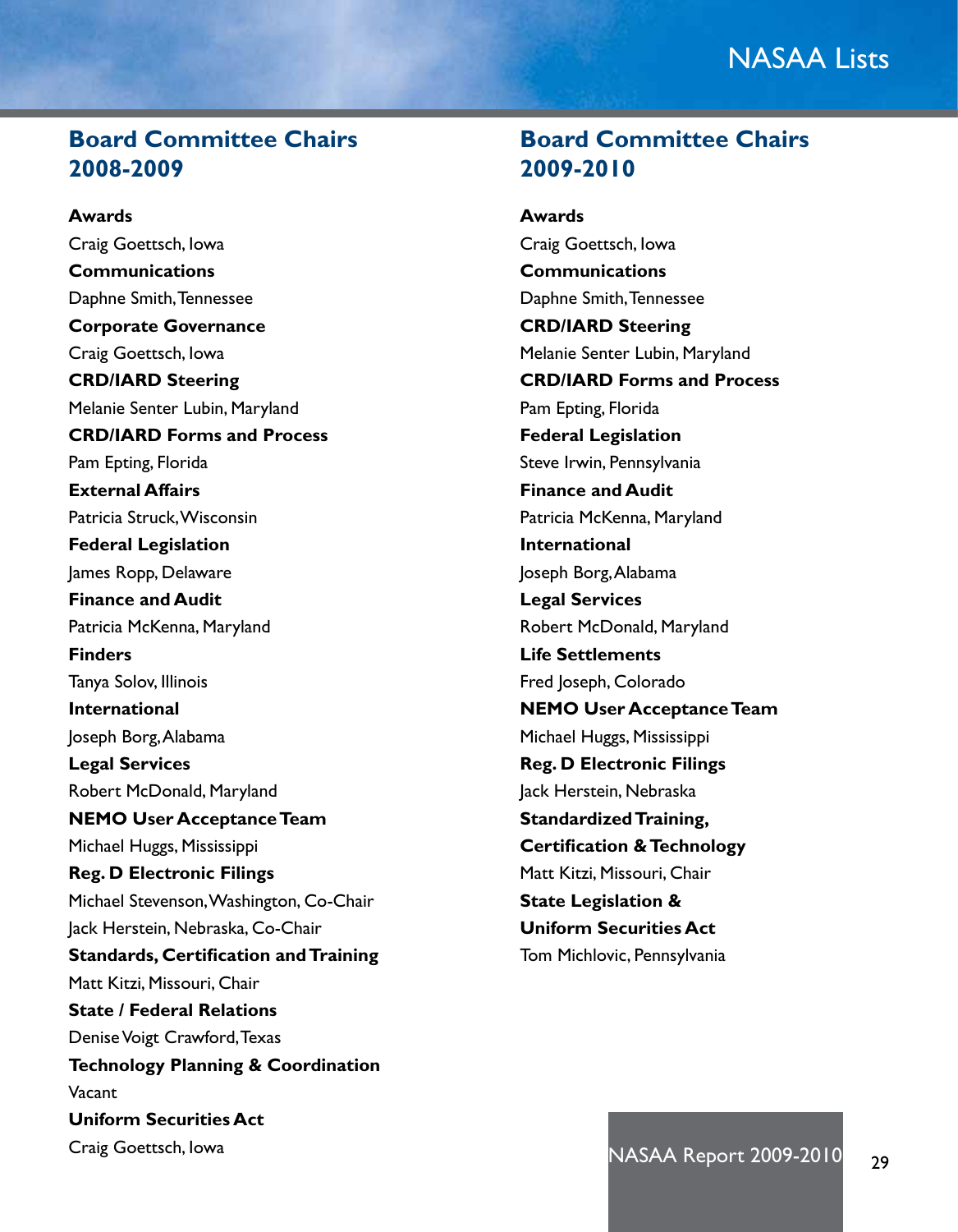### Corporate Office Staff

#### **Executive & Administrative Office**

Russ Iuculano *Executive Director*

John H. Lynch *Deputy Executive Director*

Gina Haidle *Membership Services & Finance Manager*

Aaron Loewenberg *Executive Assistant, Office Manager & Benefits Coordinator*

Josephine Oundo *Receptionist*

#### **Legal**

Rex Staples *General Counsel*

Joseph Brady *Deputy General Counsel*

Tina Stavrou *Assistant General Counsel*

Faye Gordon *Paralegal*

#### **Government Affairs**

Deborah A. Fischione House *Director of Policy* 

Diana Defino *Government Affairs Assistant*

#### **Communications & Investor Education**

Bob Webster *Director of Communications*

Leah Szarek *Assistant Manager of Communications & Investor Education*

#### **Conferences & Events**

Lonnie Martin *Membership & Meetings Manager*

#### **Training & Technology**

Jason Wolf *Training & Technology Manager*

30 NASAA Report 2009-2010